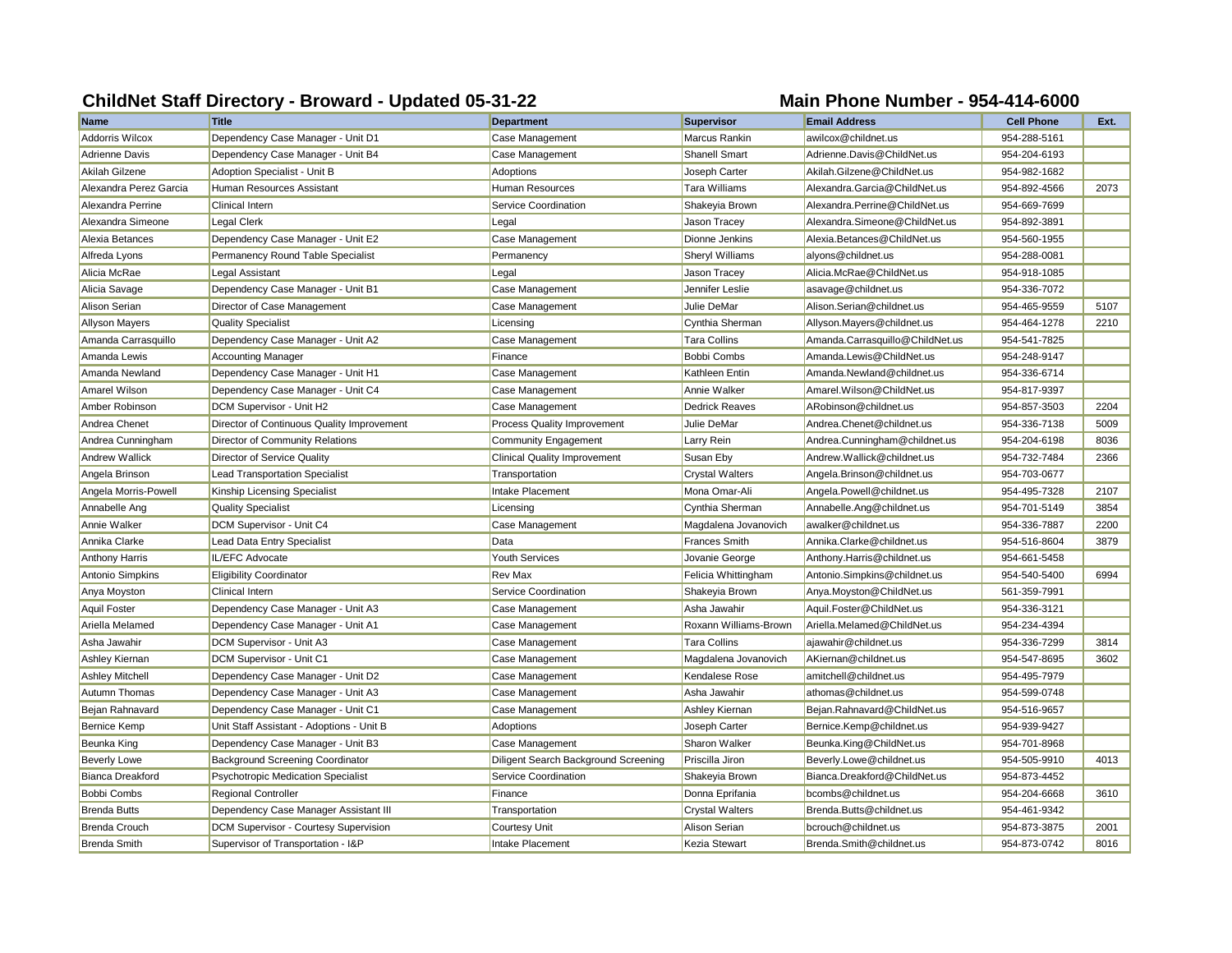| <b>Breon Johnson</b>         | Dependency Case Manager - Courtesy Supervision         | <b>Courtesy Unit</b>        | <b>Brenda Crouch</b>     | BJohnson@childnet.us            | 954-952-7252 |      |
|------------------------------|--------------------------------------------------------|-----------------------------|--------------------------|---------------------------------|--------------|------|
| <b>Brian Ottinot</b>         | <b>Accounting Coordinator</b>                          | Finance                     | Amanda Lewis             | BOttinot@childnet.us            | 954-669-2833 | 5995 |
| <b>Brian Young</b>           | Dependency Case Manager - Unit B1                      | Case Management             | Jennifer Leslie          | Brian. Young@ChildNet.us        | 954-560-7541 |      |
| <b>Brishaun Thompson</b>     | Independent Living Aftercare Specialist                | <b>Youth Services</b>       | Stephen Cook             | Brishaun. Thompson@childnet.us  | 954-263-2017 |      |
| <b>Brittani Brooks</b>       | Intake & Placement Advocate                            | Intake Placement            | Tracy Smith              | Brittani.Brooks@ChildNet.us     | 954-298-8844 |      |
| <b>Brittany Blades</b>       | Nurse Coordinator                                      | Wellbeing                   | Kenia Allen              | Brittany.Blades@childnet.us     | 954-234-4786 |      |
| <b>Brittany Burnette</b>     | Adolescent & Young Adult Specialist                    | Service Coordination        | Shakeyia Brown           | bburnette@childnet.us           | 954-290-5679 | 3890 |
| <b>Brittany Ceasar</b>       | Lead Drug Court Specialist                             | Case Management             | Dawseah Hunter           | bceasar@childnet.us             | 954-599-0003 |      |
| <b>Brittany Souza</b>        | <b>Family Engagement Specialist</b>                    | Safety Practice Unit        | Sonia Paz                | Brittany.Souza@childnet.us      | 954-204-6674 |      |
| <b>Bruce Cannizzaro</b>      | Lead Dependency Case Manager - Unit B3                 | Case Management             | Sharon Walker            | BCannizzaro@childnet.us         | 954-461-9294 |      |
| Caitlyn Clark                | Visitation Intern                                      | Visitation                  | Tatiana Charles-Ashley   | Caitlyn.Clark@ChildNet.us       | 954-937-4542 |      |
| Candace Swan                 | <b>FIS Coordinator I</b>                               | Finance                     | Gillian Slick            | cswan@childnet.us               | 561-599-3850 | 5412 |
| Canovia Campbell             | Receptionist                                           | <b>Human Resources</b>      | <b>Tara Williams</b>     | Canovia.Campbell@ChildNet.us    |              | 3800 |
| Carlisa Waters               | Unit Staff Assistant - Adoptions - Unit A              | Adoptions                   | Joanna Neves             | Carlisa. Waters@ChildNet.us     | 954-669-0525 | 2205 |
| Carolyn Reid                 | Supervisor of Transportation                           | Transportation              | Martin Ortiz             | Carolyn.Reid@childnet.us        | 954-395-5404 | 3824 |
| Carsen Zink                  | <b>Clinical Intern</b>                                 | Service Coordination        | Shakeyia Brown           | Carsen.Zink@ChildNet.us         | 954-669-7691 |      |
| Cassandra Wright             | Unit Staff Assistant - Courtesy Unit                   | <b>Courtesy Unit</b>        | <b>Brenda Crouch</b>     | Cassandra. Wright@ChildNet.us   | 954-991-2958 | 2119 |
| Catalina Uribe               | Clinical Intern                                        | Service Coordination        | Shakeyia Brown           | Catalina.Uribe@ChildNet.us      | 954-669-7695 |      |
| Ceasar Byrd                  | Dependency Case Manager Assistant - Intake & Placement | Intake Placement            | <b>Brenda Smith</b>      | Ceasar.Byrd@childnet.us         | 954-234-4741 |      |
| Cedella Brown                | Adoption Specialist - Unit A                           | Adoptions                   | Joanna Neves             | Cedella.Brown@ChildNet.us       | 954-908-9678 |      |
| <b>Chantel Blake</b>         | Dependency Case Manager Trainee                        | Case Management             | Fiona Evans              | Chantel.Blake@ChildNet.us       | 954-557-2282 |      |
| <b>Charmaine Mitchell</b>    | Behavioral Health Care Coordination Manager            | Service Coordination        | Shakeyia Brown           | CMitchell@childnet.us           | 954-336-6146 | 3912 |
| Chavonna Murphy              | DCM Supervisor - Unit C3                               | Case Management             | Magdalena Jovanovich     | cmurphy@childnet.us             | 954-218-4862 | 8035 |
| <b>Cherity Wright</b>        | Dependency Case Manager Assistant                      | Transportation              | <b>Crystal Walters</b>   | Cherity.Wright@childnet.us      | 954-560-6267 |      |
| <b>Cherlyne Saint-Gilles</b> | Dependency Case Manager - Unit E1                      | Case Management             | Gricel Rosario           | Cherlyne.Gilles@ChildNet.us     | 954-599-6198 |      |
| Chrisandra Munroe            | Dependency Case Manager Trainee                        | Case Management             | Magdalena Jovanovich     | Chrisandra.Munroe@ChildNet.us   | 954-557-2546 |      |
| <b>Christian Walker</b>      | <b>Talent Acquisition Coordinator</b>                  | <b>Human Resources</b>      | <b>Roland McBarnette</b> | Christian. Walker@ChildNet.us   | 954-873-3599 |      |
| Christiana Ramlogan          | Dependency Case Manager - Unit E4                      | Case Management             | <b>Richard Castro</b>    | Christiana.Ramlogan@ChildNet.us | 954-248-8566 |      |
| Christie Laroche             | Dependency Case Manager - Unit C2                      | Case Management             | Dawn Vitale-Warfle       | Christie.Laroche@ChildNet.us    | 954-995-9453 |      |
| <b>Christina Sanders</b>     | Dependency Case Manager - Unit A1                      | Case Management             | Roxann Williams-Brown    | Christina.Sanders@ChildNet.us   | 954-204-6662 |      |
| <b>Christine Felix</b>       | Dependency Case Manager - Unit H3                      | Case Management             | Dario Charlton           | cfelix@childnet.us              | 954-495-6934 |      |
| Cierra Floyd                 | <b>Background Screening Coordinator</b>                | <b>Background Screening</b> | Priscilla Jiron          | Cierra.Floyd@ChildNet.us        | 954-842-9085 | 2303 |
| Cindy Sherman                | Director of Foster Home Recruitment & Licensing        | Licensing                   | Susan Eby                | Cindy.Sherman@childnet.us       | 954-560-3307 | 8043 |
| Claudene Stetzer             | Supervisor of Adoption                                 | Adoptions                   | <b>Theodore Ponto</b>    | CStetzer@childnet.us            | 954-464-1268 | 4016 |
| <b>Claudio Reyes</b>         | MIS Support Specialist I                               | <b>MIS</b>                  | Joseph Mbwambo           | Claudio.Reyes@ChildNet.us       | 561-664-4281 | 3005 |
| Constance Lee                | Supervisor of Missing Persons                          | <b>Youth Services</b>       | Kaydion Watson           | Constance.Lee@childnet.us       | 954-873-9364 |      |
| Contessa Egan                | Visitation Intern                                      | Visitation                  | Tatiana Charles-Ashley   | Contessa.Egan@ChildNet.us       | 954-939-4406 |      |
| <b>Courtney Guignard</b>     | DCM Supervisor - Unit A2                               | Case Management             | <b>Tara Collins</b>      | Courtney.Guignard@childnet.us   | 954-288-0207 | 2024 |
| <b>Crystal Walters</b>       | Supervisor of Transportation                           | Transportation              | Martin Ortiz             | Crystal. Walters@childnet.us    | 954-873-4138 |      |
| Daffodil Otto                | Director of Case Management - Unit B                   | Case Management             | Deena Ponto              | Daffodil.Otto@childnet.us       | 954-336-7375 | 7023 |
| Danae Sinclair               | Lead Dependency Case Manager - Unit E1                 | Case Management             | Gricel Rosario           | dsinclair@childnet.us           | 954-204-6680 |      |
| Danielle Hohn                | <b>Client Relations Coordinator</b>                    | Administration              | Julie DeMar              | dhohn@childnet.us               | 954-464-5539 | 2042 |
| D'Anlyn Eiland               | Dependency Case Manager Trainee                        | Case Management             | Diane Rufus              | DAnlyn.Eiland@ChildNet.us       | 954-873-0256 |      |
| Dario Charlton               | DCM Supervisor - Unit H3                               | Case Management             | <b>Dedrick Reaves</b>    | DCharlton@childnet.us           | 954-557-4274 | 2207 |
| <b>Darlande Renelus</b>      | <b>Medical Coordinator</b>                             | Wellbeing                   | Lisa Marsh               | Darlande.Renelus@childnet.us    | 954-701-1972 | 2021 |
| Darryl Holliday              | Intake & Placement Advocate III                        | Intake Placement            | <b>Tracy Smith</b>       | Darryl.Holliday@childnet.us     | 954-288-0746 | 8039 |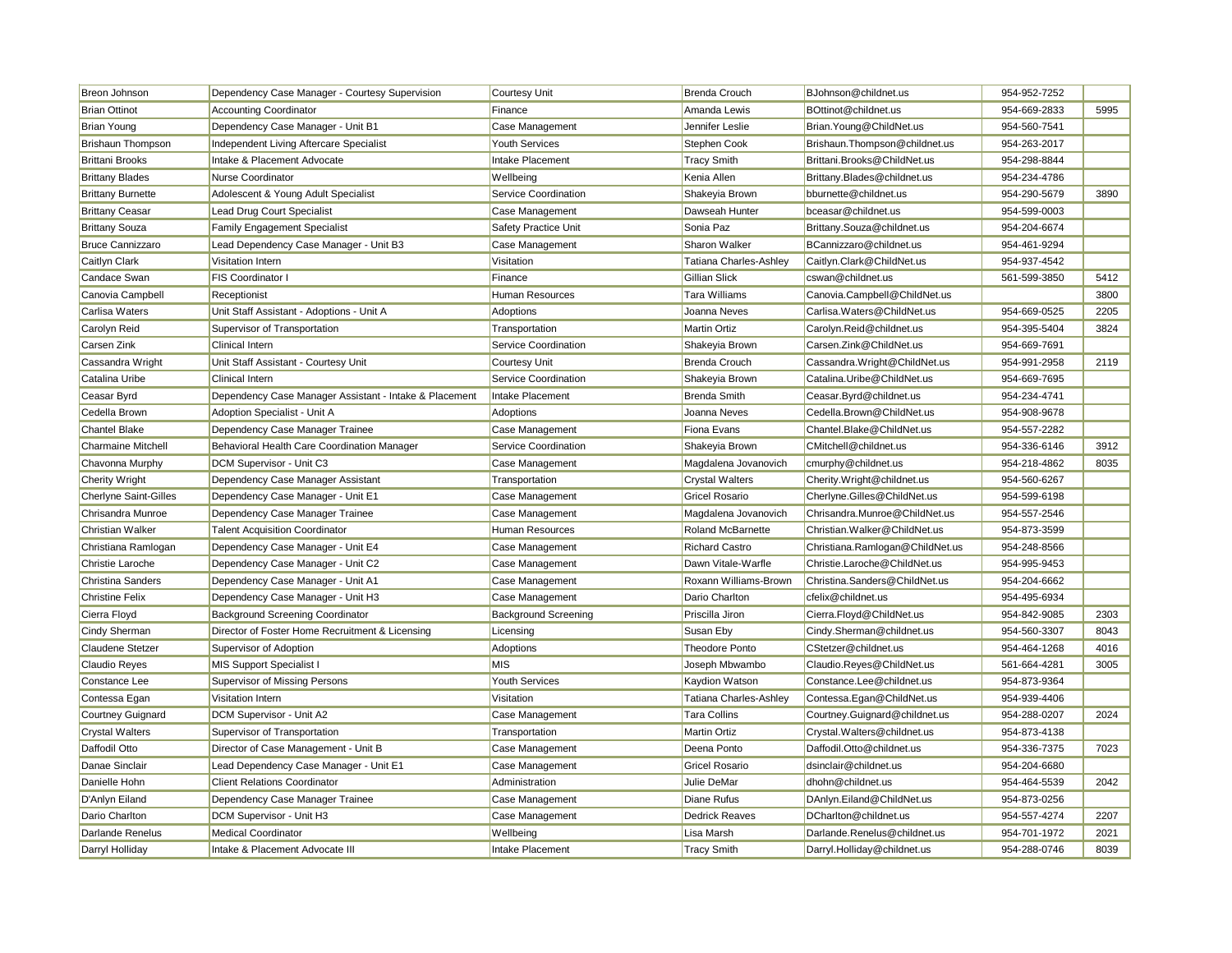| <b>Richard Castro</b><br>Lead Dependency Case Manager - Unit E4<br>Case Management<br>David.Heikkinen@childnet.us<br>954-288-6386<br>Dependency Case Manager Trainee<br>Case Management<br>Daffodil Otto<br>DaviGaye.Coleman@ChildNet.us<br>954-248-9401<br>DCM Supervisor - Unit C2<br>Magdalena Jovanovich<br>DVWarfle@childnet.us<br>954-336-4727<br>2009<br>Case Management<br>dhunter@childnet.us<br>2214<br>DCM Supervisor - Unit D3<br>Case Management<br>Diane Rufus<br>954-816-8748<br>Case Management<br>Dawseah Hunter<br>deugene@childnet.us<br>954-405-4544<br>Dependency Drug Court Specialist<br>3884<br>Administrative Assistant - Independent Living<br><b>Youth Services</b><br>Kaydion Watson<br>Debbie.Juliano@childnet.us<br>954-842-9089<br><b>Intake Placement</b><br>8032<br>Administrative Office Supervisor<br>Kezia Stewart<br>Deborah. Witter@childnet.us<br>954-993-7490<br>Dependency Case Manager Trainee<br>Case Management<br><b>Dedrick Reaves</b><br>Debra.Joslin@ChildNet.us<br>954-465-0440<br>Director of Case Management - Unit H<br>Case Management<br>Sheryl Williams<br>Dedrick.Reaves@childnet.us<br>954-465-9985<br>2020<br>3872<br>Program Officer of Case Management & Youth Services<br>Case Management<br>Julie DeMar<br>Deena.Ponto@childnet.us<br>954-234-3203<br>2536<br><b>Director of Contracts</b><br>Contracts<br>Donna Eprifania<br>Denesee.Palmer@childnet.us<br>954-837-3951<br>Unit Staff Assistant - Unit E<br>Case Management<br>Fiona Evans<br>Denise.Pitt@ChildNet.us<br>954-865-9350<br>Service Coordination<br>Denise.Manasi@ChildNet.us<br>954-225-2901<br><b>Clinical Intern</b><br>Shakeyia Brown<br>Dependency Case Manager Trainee<br><b>Tara Collins</b><br>Denise.Tieku@ChildNet.us<br>Case Management<br>954-336-7296<br>Amanda Lewis<br><b>Payroll Specialist</b><br>Finance<br>Dennisha.McThay@ChildNet.us<br>954-716-4912<br>3857<br><b>Billing Medical Coordinator</b><br>Wellbeing<br>Lisa Marsh<br>Destany.Anderson@childnet.us<br>954-909-9670<br>954-336-6189<br>7007<br>Director of Case Management - Unit D<br>Case Management<br>Sheryl Williams<br>Diane.Rufus@childnet.us<br>Dependency Case Manager - Unit C4<br>Case Management<br>Annie Walker<br>Diania.Perez@ChildNet.us<br>954-234-0710<br>DCM Supervisor - Unit E2<br>Case Management<br>Fiona Evans<br>dijenkins@childnet.us<br>954-336-6825<br><b>Safety Practice Specialist</b><br>Safety Practice Unit<br>Doctor.Vaughen@childnet.us<br>Sonia Paz<br>954-857-3486<br>954-599-7119<br>Dependency Case Manager - Unit H3<br>Case Management<br>Dario Charlton<br>Donald. Weathersby@ChildNet.us<br>Case Mgmt Quality Improvement (CMQI)<br>DAndrews@childnet.us<br>2019<br><b>Quality Manager</b><br>Sheree Tortora<br>561-945-6628<br><b>Chief Financial Officer</b><br>3862<br>Administration<br>Larry Rein<br>Donna.Eprifania@childnet.us<br>954-579-1218<br>3868<br><b>Eligibility Coordinator III</b><br>Rev Max<br>Felicia Whittingham<br>Donnette.Bennett@childnet.us<br>954-997-4730<br>Clinical Psychologist and Interim Intern Program Manager<br>Service Coordination<br>Shakeyia Brown<br>Amilie.Dubois@ChildNet.us<br>954-477-5630<br>Intake & Placement Assistant (PT-Wknds)<br>Intake Placement<br><b>Brenda Smith</b><br>Ebony.Richardson@ChildNet.us<br>954-540-0155<br>Visitation Intern<br>Visitation<br><b>Tatiana Charles-Ashley</b><br>Edgar.Machado@ChildNet.us<br>954-955-1387<br><b>MIS</b><br><b>MIS Support Specialist II</b><br>Joseph Mbwambo<br>Edward.Montaque@ChildNet.us<br>561-246-2190<br>Independent Living Aftercare Specialist<br><b>Youth Services</b><br>Stephen Cook<br>Eileen.Geisler@childnet.us<br>954-336-5559<br>3817<br>Quality Manager (Regional)<br><b>Clinical Quality Improvement</b><br><b>Andrew Wallick</b><br>ECorsino@childnet.us<br>954-837-3961<br>Adoption Advocate - Unit A<br>Joanna Neves<br>Eldar.Gelin@childnet.us<br>954-248-9297<br>Adoptions<br>Dependency Case Manager III - Courtesy Supervision<br><b>Courtesy Unit</b><br><b>Brenda Crouch</b><br>ERusso@childnet.us<br>954-336-7085<br>8017<br>Behavioral Health Compliance Specialist<br>Service Coordination<br>Shakeyia Brown<br>Emily.Simmons@childnet.us<br>954-501-6299<br>7005<br><b>Career Development Specialist</b><br>Laura Leese<br>Eric.Ellison@childnet.us<br>954-557-0785<br>Training<br>954-464-3394<br>6998<br><b>Quality Specialist</b><br>Licensing<br>Cynthia Sherman<br>Erica. Thompkins@childnet.us<br>Independent Living Aftercare Specialist<br><b>Youth Services</b><br>Stephen Cook<br>Erin.Olbricht@childnet.us<br>954-263-5291<br>Lead Dependency Case Manager - Unit H4<br>Case Management<br>Luis Rios<br>enelson@childnet.us<br>954-599-6317 | Datrina King            | Shelter Court Liaison      | Intake Placement | Kezia Stewart | Datrina.King@childnet.us     | 954-547-2284 |      |
|----------------------------------------------------------------------------------------------------------------------------------------------------------------------------------------------------------------------------------------------------------------------------------------------------------------------------------------------------------------------------------------------------------------------------------------------------------------------------------------------------------------------------------------------------------------------------------------------------------------------------------------------------------------------------------------------------------------------------------------------------------------------------------------------------------------------------------------------------------------------------------------------------------------------------------------------------------------------------------------------------------------------------------------------------------------------------------------------------------------------------------------------------------------------------------------------------------------------------------------------------------------------------------------------------------------------------------------------------------------------------------------------------------------------------------------------------------------------------------------------------------------------------------------------------------------------------------------------------------------------------------------------------------------------------------------------------------------------------------------------------------------------------------------------------------------------------------------------------------------------------------------------------------------------------------------------------------------------------------------------------------------------------------------------------------------------------------------------------------------------------------------------------------------------------------------------------------------------------------------------------------------------------------------------------------------------------------------------------------------------------------------------------------------------------------------------------------------------------------------------------------------------------------------------------------------------------------------------------------------------------------------------------------------------------------------------------------------------------------------------------------------------------------------------------------------------------------------------------------------------------------------------------------------------------------------------------------------------------------------------------------------------------------------------------------------------------------------------------------------------------------------------------------------------------------------------------------------------------------------------------------------------------------------------------------------------------------------------------------------------------------------------------------------------------------------------------------------------------------------------------------------------------------------------------------------------------------------------------------------------------------------------------------------------------------------------------------------------------------------------------------------------------------------------------------------------------------------------------------------------------------------------------------------------------------------------------------------------------------------------------------------------------------------------------------------------------------------------------------------------------------------------------------------------------------------------------------------------------------------------------------------------------------------------------------------------------------------------------------------------------------------------------------------------------------------------------------------------------------------------------------------------------------------------------------------------------------------------------------------------------------------------------------------------------------------------------------------------------------------------------|-------------------------|----------------------------|------------------|---------------|------------------------------|--------------|------|
|                                                                                                                                                                                                                                                                                                                                                                                                                                                                                                                                                                                                                                                                                                                                                                                                                                                                                                                                                                                                                                                                                                                                                                                                                                                                                                                                                                                                                                                                                                                                                                                                                                                                                                                                                                                                                                                                                                                                                                                                                                                                                                                                                                                                                                                                                                                                                                                                                                                                                                                                                                                                                                                                                                                                                                                                                                                                                                                                                                                                                                                                                                                                                                                                                                                                                                                                                                                                                                                                                                                                                                                                                                                                                                                                                                                                                                                                                                                                                                                                                                                                                                                                                                                                                                                                                                                                                                                                                                                                                                                                                                                                                                                                                                                                                    | David Heikkinen         |                            |                  |               |                              |              |      |
|                                                                                                                                                                                                                                                                                                                                                                                                                                                                                                                                                                                                                                                                                                                                                                                                                                                                                                                                                                                                                                                                                                                                                                                                                                                                                                                                                                                                                                                                                                                                                                                                                                                                                                                                                                                                                                                                                                                                                                                                                                                                                                                                                                                                                                                                                                                                                                                                                                                                                                                                                                                                                                                                                                                                                                                                                                                                                                                                                                                                                                                                                                                                                                                                                                                                                                                                                                                                                                                                                                                                                                                                                                                                                                                                                                                                                                                                                                                                                                                                                                                                                                                                                                                                                                                                                                                                                                                                                                                                                                                                                                                                                                                                                                                                                    | DaviGaye Coleman        |                            |                  |               |                              |              |      |
|                                                                                                                                                                                                                                                                                                                                                                                                                                                                                                                                                                                                                                                                                                                                                                                                                                                                                                                                                                                                                                                                                                                                                                                                                                                                                                                                                                                                                                                                                                                                                                                                                                                                                                                                                                                                                                                                                                                                                                                                                                                                                                                                                                                                                                                                                                                                                                                                                                                                                                                                                                                                                                                                                                                                                                                                                                                                                                                                                                                                                                                                                                                                                                                                                                                                                                                                                                                                                                                                                                                                                                                                                                                                                                                                                                                                                                                                                                                                                                                                                                                                                                                                                                                                                                                                                                                                                                                                                                                                                                                                                                                                                                                                                                                                                    | Dawn Vitale-Warfle      |                            |                  |               |                              |              |      |
|                                                                                                                                                                                                                                                                                                                                                                                                                                                                                                                                                                                                                                                                                                                                                                                                                                                                                                                                                                                                                                                                                                                                                                                                                                                                                                                                                                                                                                                                                                                                                                                                                                                                                                                                                                                                                                                                                                                                                                                                                                                                                                                                                                                                                                                                                                                                                                                                                                                                                                                                                                                                                                                                                                                                                                                                                                                                                                                                                                                                                                                                                                                                                                                                                                                                                                                                                                                                                                                                                                                                                                                                                                                                                                                                                                                                                                                                                                                                                                                                                                                                                                                                                                                                                                                                                                                                                                                                                                                                                                                                                                                                                                                                                                                                                    | Dawseah Hunter          |                            |                  |               |                              |              |      |
|                                                                                                                                                                                                                                                                                                                                                                                                                                                                                                                                                                                                                                                                                                                                                                                                                                                                                                                                                                                                                                                                                                                                                                                                                                                                                                                                                                                                                                                                                                                                                                                                                                                                                                                                                                                                                                                                                                                                                                                                                                                                                                                                                                                                                                                                                                                                                                                                                                                                                                                                                                                                                                                                                                                                                                                                                                                                                                                                                                                                                                                                                                                                                                                                                                                                                                                                                                                                                                                                                                                                                                                                                                                                                                                                                                                                                                                                                                                                                                                                                                                                                                                                                                                                                                                                                                                                                                                                                                                                                                                                                                                                                                                                                                                                                    | Daynason Eugene         |                            |                  |               |                              |              |      |
|                                                                                                                                                                                                                                                                                                                                                                                                                                                                                                                                                                                                                                                                                                                                                                                                                                                                                                                                                                                                                                                                                                                                                                                                                                                                                                                                                                                                                                                                                                                                                                                                                                                                                                                                                                                                                                                                                                                                                                                                                                                                                                                                                                                                                                                                                                                                                                                                                                                                                                                                                                                                                                                                                                                                                                                                                                                                                                                                                                                                                                                                                                                                                                                                                                                                                                                                                                                                                                                                                                                                                                                                                                                                                                                                                                                                                                                                                                                                                                                                                                                                                                                                                                                                                                                                                                                                                                                                                                                                                                                                                                                                                                                                                                                                                    | Debbie Juliano          |                            |                  |               |                              |              |      |
|                                                                                                                                                                                                                                                                                                                                                                                                                                                                                                                                                                                                                                                                                                                                                                                                                                                                                                                                                                                                                                                                                                                                                                                                                                                                                                                                                                                                                                                                                                                                                                                                                                                                                                                                                                                                                                                                                                                                                                                                                                                                                                                                                                                                                                                                                                                                                                                                                                                                                                                                                                                                                                                                                                                                                                                                                                                                                                                                                                                                                                                                                                                                                                                                                                                                                                                                                                                                                                                                                                                                                                                                                                                                                                                                                                                                                                                                                                                                                                                                                                                                                                                                                                                                                                                                                                                                                                                                                                                                                                                                                                                                                                                                                                                                                    | Deborah Wilson-Witter   |                            |                  |               |                              |              |      |
|                                                                                                                                                                                                                                                                                                                                                                                                                                                                                                                                                                                                                                                                                                                                                                                                                                                                                                                                                                                                                                                                                                                                                                                                                                                                                                                                                                                                                                                                                                                                                                                                                                                                                                                                                                                                                                                                                                                                                                                                                                                                                                                                                                                                                                                                                                                                                                                                                                                                                                                                                                                                                                                                                                                                                                                                                                                                                                                                                                                                                                                                                                                                                                                                                                                                                                                                                                                                                                                                                                                                                                                                                                                                                                                                                                                                                                                                                                                                                                                                                                                                                                                                                                                                                                                                                                                                                                                                                                                                                                                                                                                                                                                                                                                                                    | Debra Joslin            |                            |                  |               |                              |              |      |
|                                                                                                                                                                                                                                                                                                                                                                                                                                                                                                                                                                                                                                                                                                                                                                                                                                                                                                                                                                                                                                                                                                                                                                                                                                                                                                                                                                                                                                                                                                                                                                                                                                                                                                                                                                                                                                                                                                                                                                                                                                                                                                                                                                                                                                                                                                                                                                                                                                                                                                                                                                                                                                                                                                                                                                                                                                                                                                                                                                                                                                                                                                                                                                                                                                                                                                                                                                                                                                                                                                                                                                                                                                                                                                                                                                                                                                                                                                                                                                                                                                                                                                                                                                                                                                                                                                                                                                                                                                                                                                                                                                                                                                                                                                                                                    | <b>Dedrick Reaves</b>   |                            |                  |               |                              |              |      |
|                                                                                                                                                                                                                                                                                                                                                                                                                                                                                                                                                                                                                                                                                                                                                                                                                                                                                                                                                                                                                                                                                                                                                                                                                                                                                                                                                                                                                                                                                                                                                                                                                                                                                                                                                                                                                                                                                                                                                                                                                                                                                                                                                                                                                                                                                                                                                                                                                                                                                                                                                                                                                                                                                                                                                                                                                                                                                                                                                                                                                                                                                                                                                                                                                                                                                                                                                                                                                                                                                                                                                                                                                                                                                                                                                                                                                                                                                                                                                                                                                                                                                                                                                                                                                                                                                                                                                                                                                                                                                                                                                                                                                                                                                                                                                    | Deena Ponto             |                            |                  |               |                              |              |      |
|                                                                                                                                                                                                                                                                                                                                                                                                                                                                                                                                                                                                                                                                                                                                                                                                                                                                                                                                                                                                                                                                                                                                                                                                                                                                                                                                                                                                                                                                                                                                                                                                                                                                                                                                                                                                                                                                                                                                                                                                                                                                                                                                                                                                                                                                                                                                                                                                                                                                                                                                                                                                                                                                                                                                                                                                                                                                                                                                                                                                                                                                                                                                                                                                                                                                                                                                                                                                                                                                                                                                                                                                                                                                                                                                                                                                                                                                                                                                                                                                                                                                                                                                                                                                                                                                                                                                                                                                                                                                                                                                                                                                                                                                                                                                                    | Denesee Rankine-Palmer  |                            |                  |               |                              |              |      |
|                                                                                                                                                                                                                                                                                                                                                                                                                                                                                                                                                                                                                                                                                                                                                                                                                                                                                                                                                                                                                                                                                                                                                                                                                                                                                                                                                                                                                                                                                                                                                                                                                                                                                                                                                                                                                                                                                                                                                                                                                                                                                                                                                                                                                                                                                                                                                                                                                                                                                                                                                                                                                                                                                                                                                                                                                                                                                                                                                                                                                                                                                                                                                                                                                                                                                                                                                                                                                                                                                                                                                                                                                                                                                                                                                                                                                                                                                                                                                                                                                                                                                                                                                                                                                                                                                                                                                                                                                                                                                                                                                                                                                                                                                                                                                    | Denise Barrett-Pitt     |                            |                  |               |                              |              |      |
|                                                                                                                                                                                                                                                                                                                                                                                                                                                                                                                                                                                                                                                                                                                                                                                                                                                                                                                                                                                                                                                                                                                                                                                                                                                                                                                                                                                                                                                                                                                                                                                                                                                                                                                                                                                                                                                                                                                                                                                                                                                                                                                                                                                                                                                                                                                                                                                                                                                                                                                                                                                                                                                                                                                                                                                                                                                                                                                                                                                                                                                                                                                                                                                                                                                                                                                                                                                                                                                                                                                                                                                                                                                                                                                                                                                                                                                                                                                                                                                                                                                                                                                                                                                                                                                                                                                                                                                                                                                                                                                                                                                                                                                                                                                                                    | Denise Manasi           |                            |                  |               |                              |              |      |
|                                                                                                                                                                                                                                                                                                                                                                                                                                                                                                                                                                                                                                                                                                                                                                                                                                                                                                                                                                                                                                                                                                                                                                                                                                                                                                                                                                                                                                                                                                                                                                                                                                                                                                                                                                                                                                                                                                                                                                                                                                                                                                                                                                                                                                                                                                                                                                                                                                                                                                                                                                                                                                                                                                                                                                                                                                                                                                                                                                                                                                                                                                                                                                                                                                                                                                                                                                                                                                                                                                                                                                                                                                                                                                                                                                                                                                                                                                                                                                                                                                                                                                                                                                                                                                                                                                                                                                                                                                                                                                                                                                                                                                                                                                                                                    | Denise Tieku            |                            |                  |               |                              |              |      |
|                                                                                                                                                                                                                                                                                                                                                                                                                                                                                                                                                                                                                                                                                                                                                                                                                                                                                                                                                                                                                                                                                                                                                                                                                                                                                                                                                                                                                                                                                                                                                                                                                                                                                                                                                                                                                                                                                                                                                                                                                                                                                                                                                                                                                                                                                                                                                                                                                                                                                                                                                                                                                                                                                                                                                                                                                                                                                                                                                                                                                                                                                                                                                                                                                                                                                                                                                                                                                                                                                                                                                                                                                                                                                                                                                                                                                                                                                                                                                                                                                                                                                                                                                                                                                                                                                                                                                                                                                                                                                                                                                                                                                                                                                                                                                    | Dennisha McThay         |                            |                  |               |                              |              |      |
|                                                                                                                                                                                                                                                                                                                                                                                                                                                                                                                                                                                                                                                                                                                                                                                                                                                                                                                                                                                                                                                                                                                                                                                                                                                                                                                                                                                                                                                                                                                                                                                                                                                                                                                                                                                                                                                                                                                                                                                                                                                                                                                                                                                                                                                                                                                                                                                                                                                                                                                                                                                                                                                                                                                                                                                                                                                                                                                                                                                                                                                                                                                                                                                                                                                                                                                                                                                                                                                                                                                                                                                                                                                                                                                                                                                                                                                                                                                                                                                                                                                                                                                                                                                                                                                                                                                                                                                                                                                                                                                                                                                                                                                                                                                                                    | Destany Anderson        |                            |                  |               |                              |              |      |
|                                                                                                                                                                                                                                                                                                                                                                                                                                                                                                                                                                                                                                                                                                                                                                                                                                                                                                                                                                                                                                                                                                                                                                                                                                                                                                                                                                                                                                                                                                                                                                                                                                                                                                                                                                                                                                                                                                                                                                                                                                                                                                                                                                                                                                                                                                                                                                                                                                                                                                                                                                                                                                                                                                                                                                                                                                                                                                                                                                                                                                                                                                                                                                                                                                                                                                                                                                                                                                                                                                                                                                                                                                                                                                                                                                                                                                                                                                                                                                                                                                                                                                                                                                                                                                                                                                                                                                                                                                                                                                                                                                                                                                                                                                                                                    | Diane Rufus             |                            |                  |               |                              |              |      |
|                                                                                                                                                                                                                                                                                                                                                                                                                                                                                                                                                                                                                                                                                                                                                                                                                                                                                                                                                                                                                                                                                                                                                                                                                                                                                                                                                                                                                                                                                                                                                                                                                                                                                                                                                                                                                                                                                                                                                                                                                                                                                                                                                                                                                                                                                                                                                                                                                                                                                                                                                                                                                                                                                                                                                                                                                                                                                                                                                                                                                                                                                                                                                                                                                                                                                                                                                                                                                                                                                                                                                                                                                                                                                                                                                                                                                                                                                                                                                                                                                                                                                                                                                                                                                                                                                                                                                                                                                                                                                                                                                                                                                                                                                                                                                    | Diania Perez            |                            |                  |               |                              |              |      |
|                                                                                                                                                                                                                                                                                                                                                                                                                                                                                                                                                                                                                                                                                                                                                                                                                                                                                                                                                                                                                                                                                                                                                                                                                                                                                                                                                                                                                                                                                                                                                                                                                                                                                                                                                                                                                                                                                                                                                                                                                                                                                                                                                                                                                                                                                                                                                                                                                                                                                                                                                                                                                                                                                                                                                                                                                                                                                                                                                                                                                                                                                                                                                                                                                                                                                                                                                                                                                                                                                                                                                                                                                                                                                                                                                                                                                                                                                                                                                                                                                                                                                                                                                                                                                                                                                                                                                                                                                                                                                                                                                                                                                                                                                                                                                    | Dionne Jenkins          |                            |                  |               |                              |              |      |
|                                                                                                                                                                                                                                                                                                                                                                                                                                                                                                                                                                                                                                                                                                                                                                                                                                                                                                                                                                                                                                                                                                                                                                                                                                                                                                                                                                                                                                                                                                                                                                                                                                                                                                                                                                                                                                                                                                                                                                                                                                                                                                                                                                                                                                                                                                                                                                                                                                                                                                                                                                                                                                                                                                                                                                                                                                                                                                                                                                                                                                                                                                                                                                                                                                                                                                                                                                                                                                                                                                                                                                                                                                                                                                                                                                                                                                                                                                                                                                                                                                                                                                                                                                                                                                                                                                                                                                                                                                                                                                                                                                                                                                                                                                                                                    | Doctor Vaughen          |                            |                  |               |                              |              |      |
|                                                                                                                                                                                                                                                                                                                                                                                                                                                                                                                                                                                                                                                                                                                                                                                                                                                                                                                                                                                                                                                                                                                                                                                                                                                                                                                                                                                                                                                                                                                                                                                                                                                                                                                                                                                                                                                                                                                                                                                                                                                                                                                                                                                                                                                                                                                                                                                                                                                                                                                                                                                                                                                                                                                                                                                                                                                                                                                                                                                                                                                                                                                                                                                                                                                                                                                                                                                                                                                                                                                                                                                                                                                                                                                                                                                                                                                                                                                                                                                                                                                                                                                                                                                                                                                                                                                                                                                                                                                                                                                                                                                                                                                                                                                                                    | Donald Weathersby       |                            |                  |               |                              |              |      |
|                                                                                                                                                                                                                                                                                                                                                                                                                                                                                                                                                                                                                                                                                                                                                                                                                                                                                                                                                                                                                                                                                                                                                                                                                                                                                                                                                                                                                                                                                                                                                                                                                                                                                                                                                                                                                                                                                                                                                                                                                                                                                                                                                                                                                                                                                                                                                                                                                                                                                                                                                                                                                                                                                                                                                                                                                                                                                                                                                                                                                                                                                                                                                                                                                                                                                                                                                                                                                                                                                                                                                                                                                                                                                                                                                                                                                                                                                                                                                                                                                                                                                                                                                                                                                                                                                                                                                                                                                                                                                                                                                                                                                                                                                                                                                    | Donna Andrews           |                            |                  |               |                              |              |      |
|                                                                                                                                                                                                                                                                                                                                                                                                                                                                                                                                                                                                                                                                                                                                                                                                                                                                                                                                                                                                                                                                                                                                                                                                                                                                                                                                                                                                                                                                                                                                                                                                                                                                                                                                                                                                                                                                                                                                                                                                                                                                                                                                                                                                                                                                                                                                                                                                                                                                                                                                                                                                                                                                                                                                                                                                                                                                                                                                                                                                                                                                                                                                                                                                                                                                                                                                                                                                                                                                                                                                                                                                                                                                                                                                                                                                                                                                                                                                                                                                                                                                                                                                                                                                                                                                                                                                                                                                                                                                                                                                                                                                                                                                                                                                                    | Donna Eprifania         |                            |                  |               |                              |              |      |
|                                                                                                                                                                                                                                                                                                                                                                                                                                                                                                                                                                                                                                                                                                                                                                                                                                                                                                                                                                                                                                                                                                                                                                                                                                                                                                                                                                                                                                                                                                                                                                                                                                                                                                                                                                                                                                                                                                                                                                                                                                                                                                                                                                                                                                                                                                                                                                                                                                                                                                                                                                                                                                                                                                                                                                                                                                                                                                                                                                                                                                                                                                                                                                                                                                                                                                                                                                                                                                                                                                                                                                                                                                                                                                                                                                                                                                                                                                                                                                                                                                                                                                                                                                                                                                                                                                                                                                                                                                                                                                                                                                                                                                                                                                                                                    | <b>Donnette Bennett</b> |                            |                  |               |                              |              |      |
|                                                                                                                                                                                                                                                                                                                                                                                                                                                                                                                                                                                                                                                                                                                                                                                                                                                                                                                                                                                                                                                                                                                                                                                                                                                                                                                                                                                                                                                                                                                                                                                                                                                                                                                                                                                                                                                                                                                                                                                                                                                                                                                                                                                                                                                                                                                                                                                                                                                                                                                                                                                                                                                                                                                                                                                                                                                                                                                                                                                                                                                                                                                                                                                                                                                                                                                                                                                                                                                                                                                                                                                                                                                                                                                                                                                                                                                                                                                                                                                                                                                                                                                                                                                                                                                                                                                                                                                                                                                                                                                                                                                                                                                                                                                                                    | Dr. Amilie Dubois       |                            |                  |               |                              |              |      |
|                                                                                                                                                                                                                                                                                                                                                                                                                                                                                                                                                                                                                                                                                                                                                                                                                                                                                                                                                                                                                                                                                                                                                                                                                                                                                                                                                                                                                                                                                                                                                                                                                                                                                                                                                                                                                                                                                                                                                                                                                                                                                                                                                                                                                                                                                                                                                                                                                                                                                                                                                                                                                                                                                                                                                                                                                                                                                                                                                                                                                                                                                                                                                                                                                                                                                                                                                                                                                                                                                                                                                                                                                                                                                                                                                                                                                                                                                                                                                                                                                                                                                                                                                                                                                                                                                                                                                                                                                                                                                                                                                                                                                                                                                                                                                    | Ebony Richardson        |                            |                  |               |                              |              |      |
|                                                                                                                                                                                                                                                                                                                                                                                                                                                                                                                                                                                                                                                                                                                                                                                                                                                                                                                                                                                                                                                                                                                                                                                                                                                                                                                                                                                                                                                                                                                                                                                                                                                                                                                                                                                                                                                                                                                                                                                                                                                                                                                                                                                                                                                                                                                                                                                                                                                                                                                                                                                                                                                                                                                                                                                                                                                                                                                                                                                                                                                                                                                                                                                                                                                                                                                                                                                                                                                                                                                                                                                                                                                                                                                                                                                                                                                                                                                                                                                                                                                                                                                                                                                                                                                                                                                                                                                                                                                                                                                                                                                                                                                                                                                                                    | Edgar Maza Machado      |                            |                  |               |                              |              |      |
|                                                                                                                                                                                                                                                                                                                                                                                                                                                                                                                                                                                                                                                                                                                                                                                                                                                                                                                                                                                                                                                                                                                                                                                                                                                                                                                                                                                                                                                                                                                                                                                                                                                                                                                                                                                                                                                                                                                                                                                                                                                                                                                                                                                                                                                                                                                                                                                                                                                                                                                                                                                                                                                                                                                                                                                                                                                                                                                                                                                                                                                                                                                                                                                                                                                                                                                                                                                                                                                                                                                                                                                                                                                                                                                                                                                                                                                                                                                                                                                                                                                                                                                                                                                                                                                                                                                                                                                                                                                                                                                                                                                                                                                                                                                                                    | <b>Edward Montaque</b>  |                            |                  |               |                              |              |      |
|                                                                                                                                                                                                                                                                                                                                                                                                                                                                                                                                                                                                                                                                                                                                                                                                                                                                                                                                                                                                                                                                                                                                                                                                                                                                                                                                                                                                                                                                                                                                                                                                                                                                                                                                                                                                                                                                                                                                                                                                                                                                                                                                                                                                                                                                                                                                                                                                                                                                                                                                                                                                                                                                                                                                                                                                                                                                                                                                                                                                                                                                                                                                                                                                                                                                                                                                                                                                                                                                                                                                                                                                                                                                                                                                                                                                                                                                                                                                                                                                                                                                                                                                                                                                                                                                                                                                                                                                                                                                                                                                                                                                                                                                                                                                                    | Eileen L. Geisler       |                            |                  |               |                              |              |      |
|                                                                                                                                                                                                                                                                                                                                                                                                                                                                                                                                                                                                                                                                                                                                                                                                                                                                                                                                                                                                                                                                                                                                                                                                                                                                                                                                                                                                                                                                                                                                                                                                                                                                                                                                                                                                                                                                                                                                                                                                                                                                                                                                                                                                                                                                                                                                                                                                                                                                                                                                                                                                                                                                                                                                                                                                                                                                                                                                                                                                                                                                                                                                                                                                                                                                                                                                                                                                                                                                                                                                                                                                                                                                                                                                                                                                                                                                                                                                                                                                                                                                                                                                                                                                                                                                                                                                                                                                                                                                                                                                                                                                                                                                                                                                                    | Elaine Y. Corsino       |                            |                  |               |                              |              |      |
|                                                                                                                                                                                                                                                                                                                                                                                                                                                                                                                                                                                                                                                                                                                                                                                                                                                                                                                                                                                                                                                                                                                                                                                                                                                                                                                                                                                                                                                                                                                                                                                                                                                                                                                                                                                                                                                                                                                                                                                                                                                                                                                                                                                                                                                                                                                                                                                                                                                                                                                                                                                                                                                                                                                                                                                                                                                                                                                                                                                                                                                                                                                                                                                                                                                                                                                                                                                                                                                                                                                                                                                                                                                                                                                                                                                                                                                                                                                                                                                                                                                                                                                                                                                                                                                                                                                                                                                                                                                                                                                                                                                                                                                                                                                                                    | Eldar Gelin             |                            |                  |               |                              |              |      |
|                                                                                                                                                                                                                                                                                                                                                                                                                                                                                                                                                                                                                                                                                                                                                                                                                                                                                                                                                                                                                                                                                                                                                                                                                                                                                                                                                                                                                                                                                                                                                                                                                                                                                                                                                                                                                                                                                                                                                                                                                                                                                                                                                                                                                                                                                                                                                                                                                                                                                                                                                                                                                                                                                                                                                                                                                                                                                                                                                                                                                                                                                                                                                                                                                                                                                                                                                                                                                                                                                                                                                                                                                                                                                                                                                                                                                                                                                                                                                                                                                                                                                                                                                                                                                                                                                                                                                                                                                                                                                                                                                                                                                                                                                                                                                    | Ellen Russo             |                            |                  |               |                              |              |      |
|                                                                                                                                                                                                                                                                                                                                                                                                                                                                                                                                                                                                                                                                                                                                                                                                                                                                                                                                                                                                                                                                                                                                                                                                                                                                                                                                                                                                                                                                                                                                                                                                                                                                                                                                                                                                                                                                                                                                                                                                                                                                                                                                                                                                                                                                                                                                                                                                                                                                                                                                                                                                                                                                                                                                                                                                                                                                                                                                                                                                                                                                                                                                                                                                                                                                                                                                                                                                                                                                                                                                                                                                                                                                                                                                                                                                                                                                                                                                                                                                                                                                                                                                                                                                                                                                                                                                                                                                                                                                                                                                                                                                                                                                                                                                                    | <b>Emily Simmons</b>    |                            |                  |               |                              |              |      |
|                                                                                                                                                                                                                                                                                                                                                                                                                                                                                                                                                                                                                                                                                                                                                                                                                                                                                                                                                                                                                                                                                                                                                                                                                                                                                                                                                                                                                                                                                                                                                                                                                                                                                                                                                                                                                                                                                                                                                                                                                                                                                                                                                                                                                                                                                                                                                                                                                                                                                                                                                                                                                                                                                                                                                                                                                                                                                                                                                                                                                                                                                                                                                                                                                                                                                                                                                                                                                                                                                                                                                                                                                                                                                                                                                                                                                                                                                                                                                                                                                                                                                                                                                                                                                                                                                                                                                                                                                                                                                                                                                                                                                                                                                                                                                    | Eric Ellison            |                            |                  |               |                              |              |      |
|                                                                                                                                                                                                                                                                                                                                                                                                                                                                                                                                                                                                                                                                                                                                                                                                                                                                                                                                                                                                                                                                                                                                                                                                                                                                                                                                                                                                                                                                                                                                                                                                                                                                                                                                                                                                                                                                                                                                                                                                                                                                                                                                                                                                                                                                                                                                                                                                                                                                                                                                                                                                                                                                                                                                                                                                                                                                                                                                                                                                                                                                                                                                                                                                                                                                                                                                                                                                                                                                                                                                                                                                                                                                                                                                                                                                                                                                                                                                                                                                                                                                                                                                                                                                                                                                                                                                                                                                                                                                                                                                                                                                                                                                                                                                                    | Erica Thompkins         |                            |                  |               |                              |              |      |
|                                                                                                                                                                                                                                                                                                                                                                                                                                                                                                                                                                                                                                                                                                                                                                                                                                                                                                                                                                                                                                                                                                                                                                                                                                                                                                                                                                                                                                                                                                                                                                                                                                                                                                                                                                                                                                                                                                                                                                                                                                                                                                                                                                                                                                                                                                                                                                                                                                                                                                                                                                                                                                                                                                                                                                                                                                                                                                                                                                                                                                                                                                                                                                                                                                                                                                                                                                                                                                                                                                                                                                                                                                                                                                                                                                                                                                                                                                                                                                                                                                                                                                                                                                                                                                                                                                                                                                                                                                                                                                                                                                                                                                                                                                                                                    | Erin Olbricht           |                            |                  |               |                              |              |      |
|                                                                                                                                                                                                                                                                                                                                                                                                                                                                                                                                                                                                                                                                                                                                                                                                                                                                                                                                                                                                                                                                                                                                                                                                                                                                                                                                                                                                                                                                                                                                                                                                                                                                                                                                                                                                                                                                                                                                                                                                                                                                                                                                                                                                                                                                                                                                                                                                                                                                                                                                                                                                                                                                                                                                                                                                                                                                                                                                                                                                                                                                                                                                                                                                                                                                                                                                                                                                                                                                                                                                                                                                                                                                                                                                                                                                                                                                                                                                                                                                                                                                                                                                                                                                                                                                                                                                                                                                                                                                                                                                                                                                                                                                                                                                                    | Estonia Nelson          |                            |                  |               |                              |              |      |
|                                                                                                                                                                                                                                                                                                                                                                                                                                                                                                                                                                                                                                                                                                                                                                                                                                                                                                                                                                                                                                                                                                                                                                                                                                                                                                                                                                                                                                                                                                                                                                                                                                                                                                                                                                                                                                                                                                                                                                                                                                                                                                                                                                                                                                                                                                                                                                                                                                                                                                                                                                                                                                                                                                                                                                                                                                                                                                                                                                                                                                                                                                                                                                                                                                                                                                                                                                                                                                                                                                                                                                                                                                                                                                                                                                                                                                                                                                                                                                                                                                                                                                                                                                                                                                                                                                                                                                                                                                                                                                                                                                                                                                                                                                                                                    | Evelyn Hyppolite        | <b>Medical Coordinator</b> | Wellbeing        | Lisa Marsh    | Evelyn.Hyppolite@childnet.us | 954-405-4560 | 7013 |
| FIS Coordinator I<br>Finance<br>Gillian Slick<br>FJackson@childnet.us<br>954-997-4724<br>3878                                                                                                                                                                                                                                                                                                                                                                                                                                                                                                                                                                                                                                                                                                                                                                                                                                                                                                                                                                                                                                                                                                                                                                                                                                                                                                                                                                                                                                                                                                                                                                                                                                                                                                                                                                                                                                                                                                                                                                                                                                                                                                                                                                                                                                                                                                                                                                                                                                                                                                                                                                                                                                                                                                                                                                                                                                                                                                                                                                                                                                                                                                                                                                                                                                                                                                                                                                                                                                                                                                                                                                                                                                                                                                                                                                                                                                                                                                                                                                                                                                                                                                                                                                                                                                                                                                                                                                                                                                                                                                                                                                                                                                                      | Faye Jackson            |                            |                  |               |                              |              |      |
| Rev Max<br>8052<br>Felicia Whittingham<br>Supervisor of Revenue Maximization (Regional)<br><b>Yyone Cowan</b><br>Felicia. Whittingham@childnet.us<br>954-873-0379                                                                                                                                                                                                                                                                                                                                                                                                                                                                                                                                                                                                                                                                                                                                                                                                                                                                                                                                                                                                                                                                                                                                                                                                                                                                                                                                                                                                                                                                                                                                                                                                                                                                                                                                                                                                                                                                                                                                                                                                                                                                                                                                                                                                                                                                                                                                                                                                                                                                                                                                                                                                                                                                                                                                                                                                                                                                                                                                                                                                                                                                                                                                                                                                                                                                                                                                                                                                                                                                                                                                                                                                                                                                                                                                                                                                                                                                                                                                                                                                                                                                                                                                                                                                                                                                                                                                                                                                                                                                                                                                                                                  |                         |                            |                  |               |                              |              |      |
| Director of Case Management - Unit E<br>Case Management<br>Deena Ponto<br>Fiona.Evans@childnet.us<br>954-464-1269<br>7015                                                                                                                                                                                                                                                                                                                                                                                                                                                                                                                                                                                                                                                                                                                                                                                                                                                                                                                                                                                                                                                                                                                                                                                                                                                                                                                                                                                                                                                                                                                                                                                                                                                                                                                                                                                                                                                                                                                                                                                                                                                                                                                                                                                                                                                                                                                                                                                                                                                                                                                                                                                                                                                                                                                                                                                                                                                                                                                                                                                                                                                                                                                                                                                                                                                                                                                                                                                                                                                                                                                                                                                                                                                                                                                                                                                                                                                                                                                                                                                                                                                                                                                                                                                                                                                                                                                                                                                                                                                                                                                                                                                                                          | Fiona Evans             |                            |                  |               |                              |              |      |
| Director of Finance<br>Finance<br>Bobbi Combs<br>Gary.Blavat@childnet.us<br>954-826-2284<br>7016                                                                                                                                                                                                                                                                                                                                                                                                                                                                                                                                                                                                                                                                                                                                                                                                                                                                                                                                                                                                                                                                                                                                                                                                                                                                                                                                                                                                                                                                                                                                                                                                                                                                                                                                                                                                                                                                                                                                                                                                                                                                                                                                                                                                                                                                                                                                                                                                                                                                                                                                                                                                                                                                                                                                                                                                                                                                                                                                                                                                                                                                                                                                                                                                                                                                                                                                                                                                                                                                                                                                                                                                                                                                                                                                                                                                                                                                                                                                                                                                                                                                                                                                                                                                                                                                                                                                                                                                                                                                                                                                                                                                                                                   | Gary Blavat             |                            |                  |               |                              |              |      |
| Assistant Director of Service Coordination<br>Gayle McTighe<br>Service Coordination<br>Shakeyia Brown<br>Gayle.McTighe@childnet.us<br>954-816-2086<br>3898                                                                                                                                                                                                                                                                                                                                                                                                                                                                                                                                                                                                                                                                                                                                                                                                                                                                                                                                                                                                                                                                                                                                                                                                                                                                                                                                                                                                                                                                                                                                                                                                                                                                                                                                                                                                                                                                                                                                                                                                                                                                                                                                                                                                                                                                                                                                                                                                                                                                                                                                                                                                                                                                                                                                                                                                                                                                                                                                                                                                                                                                                                                                                                                                                                                                                                                                                                                                                                                                                                                                                                                                                                                                                                                                                                                                                                                                                                                                                                                                                                                                                                                                                                                                                                                                                                                                                                                                                                                                                                                                                                                         |                         |                            |                  |               |                              |              |      |
| <b>Gevette Gailes</b><br><b>Lead CEN Specialist</b><br><b>Youth Services</b><br><b>Melody Morris</b><br>Gevette.Gailes@childnet.us<br>954-873-9664                                                                                                                                                                                                                                                                                                                                                                                                                                                                                                                                                                                                                                                                                                                                                                                                                                                                                                                                                                                                                                                                                                                                                                                                                                                                                                                                                                                                                                                                                                                                                                                                                                                                                                                                                                                                                                                                                                                                                                                                                                                                                                                                                                                                                                                                                                                                                                                                                                                                                                                                                                                                                                                                                                                                                                                                                                                                                                                                                                                                                                                                                                                                                                                                                                                                                                                                                                                                                                                                                                                                                                                                                                                                                                                                                                                                                                                                                                                                                                                                                                                                                                                                                                                                                                                                                                                                                                                                                                                                                                                                                                                                 |                         |                            |                  |               |                              |              |      |
| <b>FIS Manager</b><br>Finance<br>Gary Blavat<br>Gillian.Slick@childnet.us<br>954-395-5412<br>2041                                                                                                                                                                                                                                                                                                                                                                                                                                                                                                                                                                                                                                                                                                                                                                                                                                                                                                                                                                                                                                                                                                                                                                                                                                                                                                                                                                                                                                                                                                                                                                                                                                                                                                                                                                                                                                                                                                                                                                                                                                                                                                                                                                                                                                                                                                                                                                                                                                                                                                                                                                                                                                                                                                                                                                                                                                                                                                                                                                                                                                                                                                                                                                                                                                                                                                                                                                                                                                                                                                                                                                                                                                                                                                                                                                                                                                                                                                                                                                                                                                                                                                                                                                                                                                                                                                                                                                                                                                                                                                                                                                                                                                                  | <b>Gillian Slick</b>    |                            |                  |               |                              |              |      |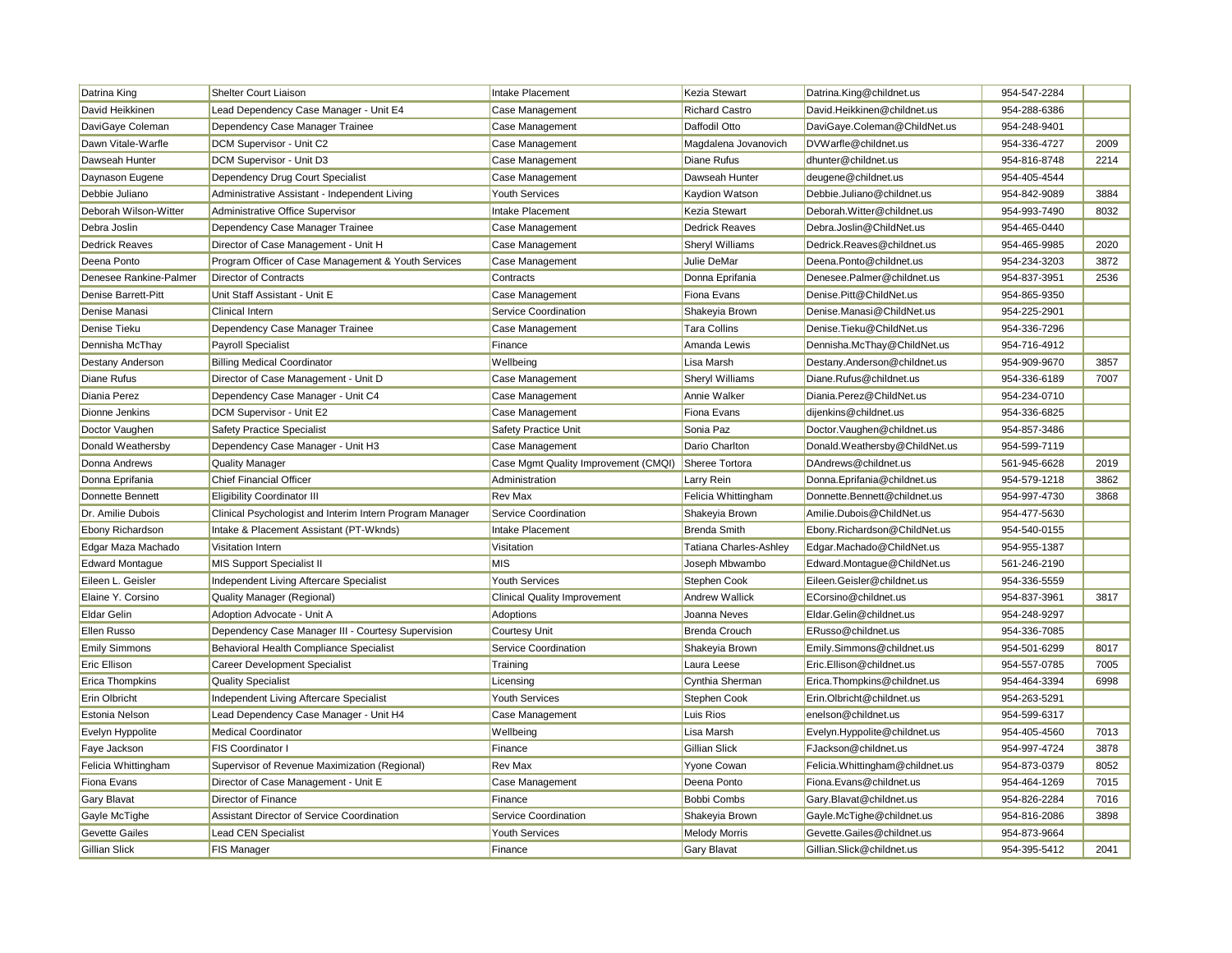| Gloria Suero           | Adoption Specialist - Unit B                             | <b>Adoptions</b>                     | Joseph Carter                 | Gloria.Suero@ChildNet.us       | 954-248-9760 |      |
|------------------------|----------------------------------------------------------|--------------------------------------|-------------------------------|--------------------------------|--------------|------|
| Grace Kendall          | Dependency Case Manager - Unit H4                        | Case Management                      | Luis Rios                     | Grace.Kendall@ChildNet.us      | 954-336-7549 |      |
| <b>Gricel Rosario</b>  | DCM Supervisor - Unit E1                                 | Case Management                      | Fiona Evans                   | GRosario@childnet.us           | 954-336-9062 |      |
| Hashani Paul           | DCM Supervisor - Unit A4                                 | Case Management                      | <b>Tara Collins</b>           | Hashani.Paul@ChildNet.us       | 954-464-1274 | 2033 |
| Heilin Santos          | Administrative Assistant - Service Coordination          | Service Coordination                 | Shakeyia Brown                | HSantos@childnet.us            | 954-643-7635 | 5411 |
| Helen Cuadra           | Dependency Case Manager - Courtesy Supervision           | Courtesy Unit                        | <b>Brenda Crouch</b>          | HCuadra@childnet.us            | 954-560-6821 |      |
| Helen Rodriguez        | Dependency Case Manager - Unit C4                        | Case Management                      | Annie Walker                  | Helen.Rodriguez@ChildNet.us    | 954-560-1438 |      |
| <b>Hilary Castillo</b> | Intake & Placement Advocate                              | <b>Intake Placement</b>              | Oz Haynes                     | Hilary.Castillo@childnet.us    | 954-495-7715 | 2110 |
| Insacia Capel          | Lead Dependency Case Manager - Unit B2                   | Case Management                      | Simone Gibson                 | icapel@childnet.us             | 954-465-0942 |      |
| Jacqueline Henry       | Dependency Case Manager - Unit H2                        | Case Management                      | Amber Robinson                | Jacqueline.Henry@ChildNet.us   | 954-336-4399 |      |
| Jahmielia Gale         | Lead IL/EFC Advocate                                     | <b>Youth Services</b>                | Jovanie George                | Jahmielia.Gale@childnet.us     | 954-560-1692 |      |
| Jakeitha Holmes        | Administrative Assistant - Intake & Placement            | <b>Intake Placement</b>              | Deborah Wilson-Witter         | Jakeitha.Holmes@ChildNet.us    | 954-860-3627 | 3885 |
| Jaliyah M. Williams    | <b>Adoption Home Finder</b>                              | Adoptions                            | Claudene Stetzer              | Jaliyah. Williams@childnet.us  | 954-873-9093 |      |
| Jamica Smith           | Early Childhood Court Specialist                         | Case Management                      | Sherrelle Young               | jamsmith@childnet.us           | 954-204-6657 |      |
| Jasmine Mitchell       | Dependency Case Manager - Unit E1                        | Case Management                      | Gricel Rosario                | Jasmine.Mitchell@ChildNet.us   | 954-465-9002 |      |
| Jason Tracey           | Chief Legal Officer                                      | Legal                                | Larry Rein                    | Jason.Tracey@ChildNet.us       | 954-649-3187 | 2080 |
| Jeffery Bryant         | Independent Living Aftercare Specialist                  | Youth Services                       | Stephen Cook                  | Jeffery.Bryant@childnet.us     | 954-873-6125 |      |
| Jennifer Leslie        | DCM Supervisor - Unit B1                                 | Case Management                      | Daffodil Otto                 | JLeslie@childnet.us            | 954-560-3646 | 6992 |
| Jennifer Small-Felix   | Lead Adoption Advocate - Unit A                          | Adoptions                            | Joanna Neves                  | Jennifer.Felix@childnet.us     | 954-336-7821 |      |
| Jessica Leuci          | <b>Licensing Specialist</b>                              | Licensing                            | Cynthia Sherman               | Jessica.Leuci@ChildNet.us      | 954-495-5232 |      |
| Jessyka Adderley       | Visitation Intern                                        | Visitation                           | <b>Tatiana Charles-Ashley</b> | Jessyka.Adderley@ChildNet.us   | 954-907-7454 |      |
| Jill Johnson           | <b>Records Specialist</b>                                | Records Management                   | Mirna Rodriguez               | Jill.Johnson@childnet.us       |              | 2203 |
| Joanna Michaud         | Dependency Case Manager Trainee                          | Case Management                      | <b>Dedrick Reaves</b>         | Joanna.Michaud@ChildNet.us     | 954-516-3954 |      |
| Joanna Neves           | Supervisor of Adoption - Unit A                          | Adoptions                            | <b>Theodore Ponto</b>         | Joanna.Neves@ChildNet.us       | 954-288-8249 | 2012 |
| Joanna Wiles           | Dependency Case Manager Trainee                          | Case Management                      | <b>Dedrick Reaves</b>         | Joanna. Wiles@ChildNet.us      | 954-669-7665 |      |
| Joanne Brutus          | Dependency Case Manager - Unit C2                        | Case Management                      | Dawn Vitale-Warfle            | JBrutus@childnet.us            | 954-873-4860 |      |
| Jodi-Ann Edward        | Dependency Case Manager - Unit D1                        | Case Management                      | Marcus Rankin                 | Jodi-Ann.Edward@ChildNet.us    | 954-599-0236 |      |
| Johrr Kimberly Sinor   | Unit Staff Assistant - Unit H                            | Case Management                      | <b>Dedrick Reaves</b>         | Johrr.Sinor@childnet.us        | 954-661-7610 |      |
| Jonathan Weekes        | Dependency Case Manager - Unit D3                        | Case Management                      | Dawseah Hunter                | Jonathan.Weekes@ChildNet.us    | 954-336-7336 |      |
| Joseph Alvarez Jr      | <b>MIS Support Specialist II</b>                         | <b>MIS</b>                           | Joseph Mbwambo                | Joseph.Alvarez@childnet.us     | 954-816-6391 | 3001 |
| Joseph Carter          | Supervisor of Adoption - Unit B                          | Adoptions                            | <b>Theodore Ponto</b>         | Joseph.Carter@childnet.us      | 954-560-9965 | 2011 |
| Joseph Mbwambo         | Information & Technology Officer                         | <b>MIS</b>                           | Donna Eprifania               | joseph.mbwambo@childnet.us     | 954-540-9059 | 5444 |
| Josie Vitoli           | <b>Background Screening Coordinator</b>                  | Diligent Search Background Screening | Priscilla Jiron               | Josie. Vitoli@ChildNet.us      | 954-669-2417 | 2304 |
| Jovanie George         | Supervisor of EFC/IL                                     | Youth Services                       | Kaydion Watson                | Jovanie.George@childnet.us     | 954-298-6665 | 2020 |
| Juanita Hill           | Data Specialist                                          | Data                                 | <b>Frances Smith</b>          | Juanita.Hill@childnet.us       | 954-865-9639 | 3886 |
| Judy Veliyathil        | <b>Background Screening Coordinator</b>                  | Diligent Search Background Screening | Priscilla Jiron               | Judy. Veliyathil@childnet.us   | 954-907-6062 | 8029 |
| Julia Mojica           | <b>HRIS Analyst/Benefits Manager</b>                     | Human Resources                      | Rae Bullard                   | Julia.Mojica@ChildNet.us       | 954-939-4381 |      |
| Julie DeMar            | Chief Program Officer                                    | Administration                       | Larry Rein                    | jdemar@childnet.us             | 954-405-4475 | 3867 |
| Julie Janello          | <b>Executive Assistant to CEO</b>                        | Administration                       | Larry Rein                    | Julie.Janello@childnet.us      | 954-732-0872 | 3863 |
| June Richards          | <b>Eligibility Coordinator III</b>                       | Rev Max                              | Felicia Whittingham           | June.Richards@childnet.us      |              | 7011 |
| Kareen Beckford        | Dependency Case Manager Assistant I - Intake & Placement | Intake Placement                     | <b>Brenda Smith</b>           | Kareen.Beckford@childnet.us    |              |      |
| Karlene Harvey         | Lead Dependency Case Manager - Unit C3                   | Case Management                      | Chavonna Murphy               | kaharvey@childnet.us           | 954-856-9347 |      |
| Katelyn Engle          | Unit Staff Assistant - Rev Max                           | Rev Max                              | Felicia Whittingham           | Katelyn.Engle@ChildNet.us      | 954-669-7688 |      |
| Kathleen Entin         | DCM Supervisor - Unit H1                                 | Case Management                      | <b>Dedrick Reaves</b>         | KEntin@childnet.us             | 954-336-7295 | 4007 |
| Kathleen Gutierrez     | Dependency Case Manager - Unit B1                        | Case Management                      | Jennifer Leslie               | Kathleen.Gutierrez@ChildNet.us | 954-336-5835 |      |
| Katrina Wright         | <b>Education Service Specialist</b>                      | Service Coordination                 | Shakeyia Brown                | Katrina.Wright@ChildNet.us     | 954-465-9501 |      |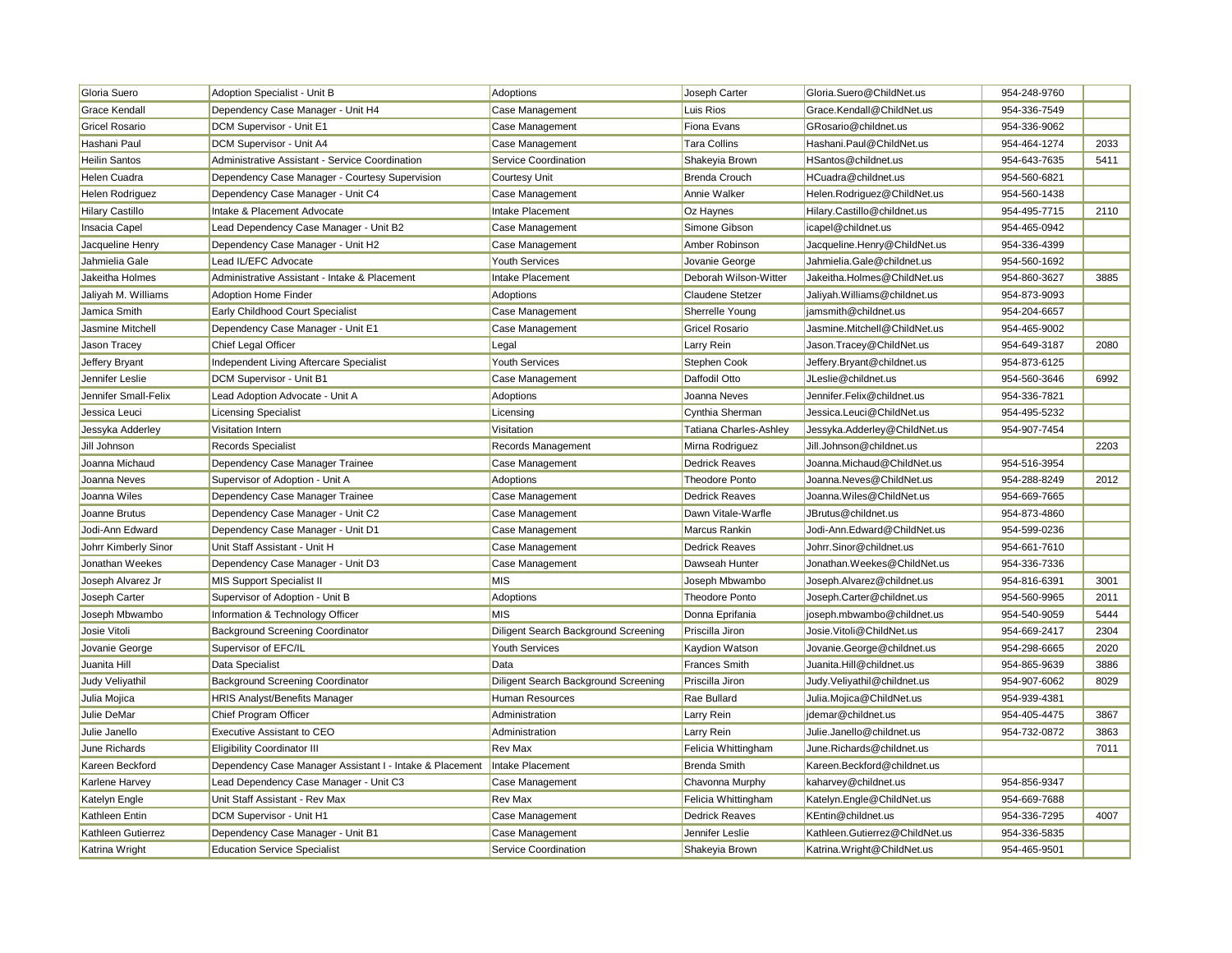| Kaydion Watson          | Director of Youth Services                                                  | <b>Youth Services</b>                | Deena Ponto            | Kaydion.Watson@childnet.us     | 954-336-2106 | 8040  |
|-------------------------|-----------------------------------------------------------------------------|--------------------------------------|------------------------|--------------------------------|--------------|-------|
| Kendalese Rose          | DCM Supervisor - Unit D2                                                    | Case Management                      | Diane Rufus            | krose@childnet.us              | 954-952-7248 | 2030  |
| Kendall Williams        | <b>Missing Persons Specialist</b>                                           | <b>Youth Services</b>                | Constance Lee          | Kendall. Williams@childnet.us  | 954-464-1272 |       |
| Kenia Allen             | Director of Children's Wellbeing                                            | Wellbeing                            | Susan Eby              | Kenia.Allen@childnet.us        | 954-336-7756 | 2006  |
| Kenneth Vargas          | <b>IT Developer</b>                                                         | Process Quality Improvement          | Andrea Chenet          | Kenneth. Vargas@ChildNet.us    | 954-955-2524 |       |
| Keshia Wilkins          | Dependency Case Manager - Unit B                                            | Case Management                      | Daffodil Otto          | KWilkins@childnet.us           | 954-661-1975 |       |
| Kevin Smith             | Intake Placement Specialist                                                 | Intake Placement                     | Oz Haynes              | Kevin.Smith@ChildNet.us        | 954-336-6328 | 2113  |
| Kezia Stewart           | Director of Intake & Placement                                              | Intake Placement                     | Julie DeMar            | Kezia.Stewart@childnet.us      | 954-234-8962 | 7014  |
| Khadijah Scott          | Lead Dependency Case Manager - Unit H3                                      | Case Management                      | Dario Charlton         | kscott@childnet.us             | 954-817-1273 |       |
| <b>Kimberly Hines</b>   | <b>Career Development Specialist</b>                                        | Training                             | Laura Leese            | KHines@childnet.us             | 954-336-7678 | 7017  |
| Kimberly Lehmann        | <b>Community Relations Coordinator</b>                                      | <b>Community Engagement</b>          | Andrea Cunningham      | Kimberly.Lehmann@ChildNet.us   | 954-809-9093 | 2027  |
| Kimberly Takahashi      | Dependency Case Manager Assistant                                           | Transportation                       | <b>Crystal Walters</b> | Kimberly.Takahashi@childnet.us | 954-234-4689 |       |
| Kortnei Davis           | DCM Supervisor - Unit E3                                                    | Case Management                      | Fiona Evans            | kodavis@childnet.us            | 954-873-8619 | 3821  |
| Krista Beekmann         | <b>Quality Manager</b>                                                      | Process Quality Improvement          | Andrea Chenet          | Krista.Beekmann@childnet.us    | 954-234-4007 | 2025  |
| Kyron Smith             | <b>CEN Specialist</b>                                                       | <b>Youth Services</b>                | <b>Melody Morris</b>   | Kyron.Smith@ChildNet.us        | 954-547-7555 |       |
| Lanoi Kioko             | Dependency Case Manager - Unit A4                                           | Case Management                      | Hashani Paul           | Lanoi.Kioko@ChildNet.us        | 954-464-5920 |       |
| Larry Rein              | CEO and President                                                           | Administration                       |                        | Larry.Rein@childnet.us         | 954-234-3592 | 3815  |
| Larry Saulog            | <b>MIS Systems Engineer</b>                                                 | <b>MIS</b>                           | Joseph Mbwambo         | Larry.Saulog@ChildNet.us       | 954-669-2396 | 3004  |
| LaShayna Williams       | Unit Staff Assistant - Unit B                                               | Case Management                      | Daffodil Otto          | LaShayna. Williams@ChildNet.us | 954-225-4306 |       |
| Latoya Sewell           | <b>Visitation Specialist</b>                                                | Visitation                           | Tatiana Charles-Ashley | Latoya.Sewell@childnet.us      | 954-560-6549 | 2108  |
| Latoya Thomas           | <b>Medical Coordinator</b>                                                  | Wellbeing                            | Lisa Marsh             | Latoya.Thomas@childnet.us      | 954-908-9657 |       |
| Latrell Brown           | <b>Eligibility Coordinator</b>                                              | <b>Rev Max</b>                       | Felicia Whittingham    | Latrell.Brown@ChildNet.us      | 954-248-8828 | 2031  |
| Laura Leese             | <b>Career Development Manager</b>                                           | Training                             | Rae Bullard            | Laura.Leese@childnet.us        | 954-557-0641 | 7018  |
| Laura Rendon            | Kinship Licensing Specialist                                                | Intake Placement                     | Mona Omar-Ali          | Laura.Rendon@ChildNet.us       | 954-248-9836 | 2109  |
| Laure Agenor            | Dependency Case Manager - Unit A1                                           | Case Management                      | Roxann Williams-Brown  | Laure.Agenor@ChildNet.us       | 954-732-7470 |       |
| Leah Gavin              | Dependency Drug Court Specialist                                            | Case Management                      | Dawseah Hunter         | lgavin@childnet.us             | 954-405-4542 |       |
| Lenville Stuart         | IL/EFC Advocate                                                             | Youth Services                       | Jovanie George         | Lenville.Stuart@childnet.us    | 954-732-5052 |       |
| Leontyne Hall           | Dependency Case Manager - Unit A4                                           | Case Management                      | Hashani Paul           | LHall@childnet.us              | 954-732-8250 |       |
| Lequitha Cooper         | <b>Nurse Coordinator</b>                                                    | Wellbeing                            | Kenia Allen            | Lequitha.Cooper@childnet.us    | 954-461-9219 |       |
| Leticia Johnson         | Dependency Case Manager Assistant III - Intake & Placement Intake Placement |                                      | <b>Brenda Smith</b>    | Leticia.Johnson@childnet.us    |              |       |
| Letitia Mason           | Medical Coordinator                                                         | Wellbeing                            | Lisa Marsh             | Letitia.Mason@ChildNet.us      | 954-756-2621 |       |
| Linda Brown             | Dependency Case Manager - Unit C2                                           | Case Management                      | Dawn Vitale-Warfle     | Linda.Brown@childnet.us        | 954-703-0685 |       |
| Lisa Maille             | FIS Coordinator I                                                           | Finance                              | Gillian Slick          | LMaille@childnet.us            | 954-907-6027 | 3877  |
| Lisa Marsh              | Supervisor of Support Services                                              | Wellbeing                            | Kenia Allen            | Lisa.Marsh@childnet.us         | 954-263-0354 | 3606  |
| Lisa Rowe               | Office Supervisor                                                           | Case Management                      | Deena Ponto            | LRowe@childnet.us              | 954-464-1265 | 8015  |
| Lorena Lora             | <b>MAPP Recruiter/Trainer</b>                                               | Adoptions                            | Claudene Stetzer       | lolora@childnet.us             | 954-952-7246 |       |
| Lorraine Mitchell-Smith | Unit Staff Assistant - Unit A                                               | Case Management                      | <b>Tara Collins</b>    | Lorraine.Smith@childnet.us     | 954-218-0808 | 7002  |
| Lotoya Brown            | Legal Counsel                                                               | Legal                                | Jason Tracey           | Lotoya.Brown@ChildNet.us       | 954-864-0129 |       |
| Luis Rios               | DCM Supervisor - Unit H4                                                    | Case Management                      | <b>Dedrick Reaves</b>  | LRios@childnet.us              | 954-856-9970 | 2016  |
| Lurmyce Comparato       | <b>Diligent Search Specialist</b>                                           | Diligent Search Background Screening | Priscilla Jiron        | Lurmyce.Comparato@childnet.us  | 954-991-9650 | 2037  |
| Mackeisha Daley         | Adoption Specialist - Unit B                                                | Adoptions                            | Joseph Carter          | madaley@childnet.us            | 954-789-7381 |       |
| Magdalena Jovanovich    | Director of Case Management - Unit C                                        | Case Management                      | Deena Ponto            | MJovanovich@childnet.us        | 954-464-5997 | 2007  |
| Makila Holmes           | Dependency Case Manager Assistant - Intake & Placement                      | Intake Placement                     | <b>Brenda Smith</b>    | Makila.Holmes@childnet.us      |              |       |
| MaLeah Bourda           | Independent Living Aftercare Specialist                                     | <b>Youth Services</b>                | Stephen Cook           | MaLeah.Bourda@childnet.us      | 954-464-1162 |       |
| Maranda Bannerman       | Intake & Placement Specialist                                               | Intake Placement                     | Toni Hawkins           | Maranda.Bannerman@ChildNet.us  | 954-547-0241 | x2111 |
| Marcia Batur            | <b>Behavioral Health Services Specialist</b>                                | Service Coordination                 | Shakeyia Brown         | MBatur@childnet.us             | 954-461-3914 | 7009  |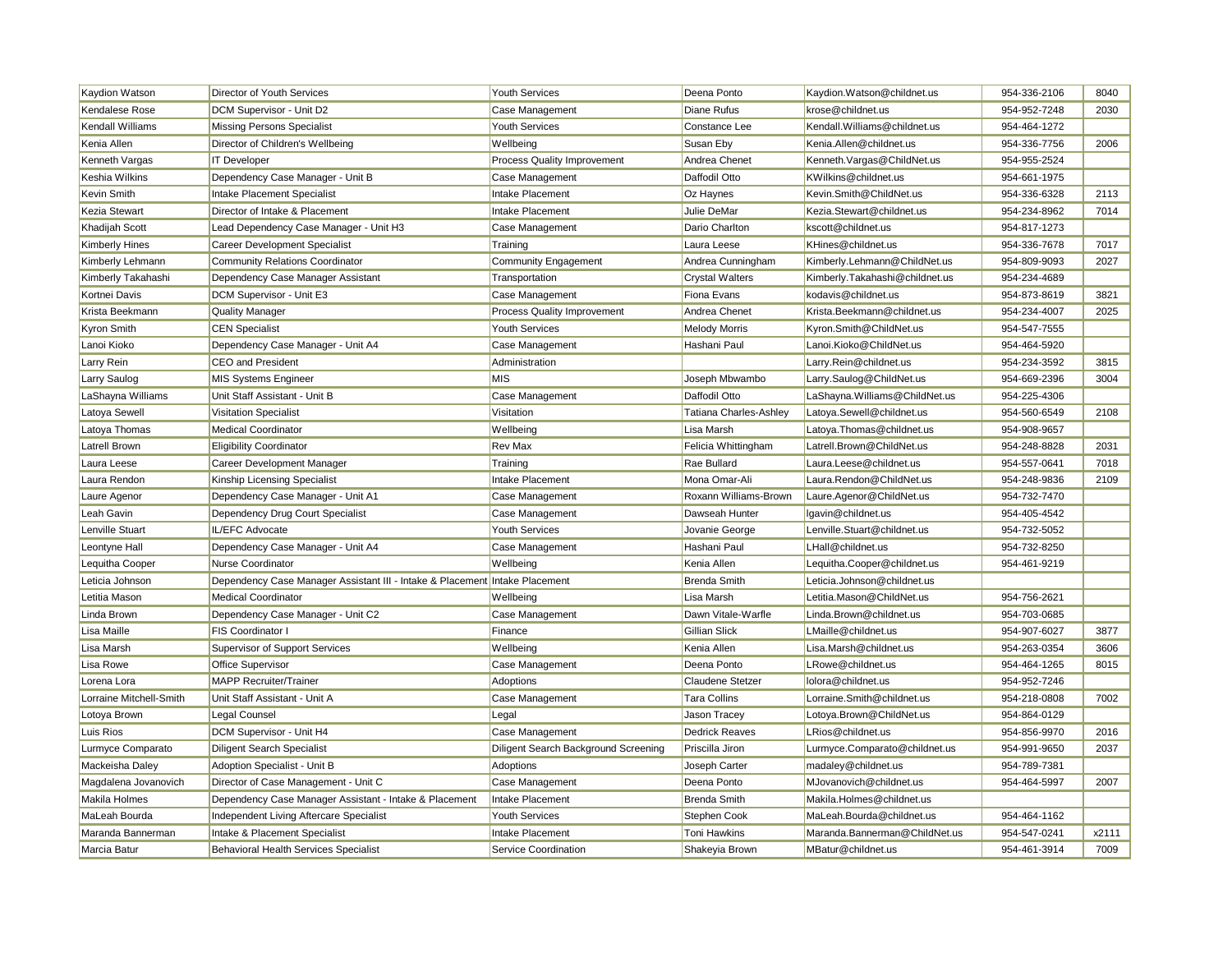| Marcus Rankin           | DCM Supervisor - Unit D1                                     | Case Management                      | Diane Rufus             | MRankin@childnet.us            | 954-557-3729 | 8059 |
|-------------------------|--------------------------------------------------------------|--------------------------------------|-------------------------|--------------------------------|--------------|------|
| Marie K Joseph          | Dependency Case Manager - Unit C2                            | Case Management                      | Dawn Vitale-Warfle      | MJoseph@childnet.us            | 954-557-2207 |      |
| Marissa Miller          | <b>Clinical Intern</b>                                       | Service Coordination                 | Shakeyia Brown          | Marissa.Miller@ChildNet.us     | 954-997-1653 |      |
| Martha Thomas           | Dependency Case Manager Assistant                            | Transportation                       | <b>Crystal Walters</b>  | Martha.Thomas@childnet.us      | 954-336-5004 |      |
| <b>Martin Ortiz</b>     | Director of Administrative Services                          | Administration                       | Donna Eprifania         | Martin.Ortiz@childnet.us       | 954-560-6515 | 3823 |
| Martinique Smith        | Unit Staff Assistant - Unit D                                | Case Management                      | Diane Rufus             | Martinique.Smith@ChildNet.us   | 954-990-3256 | 2122 |
| Marvin Blue             | Dependency Case Manager - Unit B4                            | Case Management                      | <b>Shanell Smart</b>    | Marvin.Blue@ChildNet.us        | 954-547-6378 |      |
| Maryse Jean-Pierre      | Lead Dependency Case Manager - Unit C2                       | Case Management                      | Dawn Vitale-Warfle      | MJeanPierre@childnet.us        | 954-465-1920 |      |
| Mauricio Idarraga       | Dependency Case Manager Assistant I                          | Transportation                       | <b>Crystal Walters</b>  | Mauricio.Idarraga@childnet.us  | 954-336-6792 |      |
| Mayra Velez             | Records Management Project Coordinator                       | Records Management                   | Mirna Rodriguez         | mvelez@childnet.us             | 954-864-1834 |      |
| Melissa Brown           | <b>Quality Specialist</b>                                    | Licensing                            | Cynthia Sherman         | Melissa.Brown@childnet.us      | 954-837-3107 | 3871 |
| Melissa Coote           | <b>Accounting Coordinator</b>                                | Finance                              | Amanda Lewis            | MCoote@childnet.us             | 954-947-9520 | 3608 |
| Melissa Hunter          | <b>Family Engagement Specialist</b>                          | Safety Practice Unit                 | Sonia Paz               | Melissa.Hunter@childnet.us     | 954-295-6728 |      |
| <b>Mellony Brunson</b>  | Dependency Case Manager Assistant - Intake & Placement       | Intake Placement                     | <b>Brenda Smith</b>     | Mellony.Brunson@childnet.us    | 954-560-2768 | 2112 |
| <b>Melody Morris</b>    | Supervisor of CEN                                            | Youth Services                       | Kaydion Watson          | Melody.Morris@childnet.us      | 954-599-0877 | 8054 |
| Michael Davis           | Dependency Case Manager - Unit H1                            | Case Management                      | Kathleen Entin          | midavis@childnet.us            | 954-336-7043 |      |
| <b>Michael Perry</b>    | HRIS / Benefits Manager                                      | Human Resources                      | Rae Bullard             | Michael.Perry@ChildNet.us      | 954-864-1846 | 2070 |
| Michael Stephens        | <b>Missing Persons Specialist</b>                            | <b>Youth Services</b>                | Constance Lee           | Michael.Stephens@childnet.us   | 954-661-2123 |      |
| Michelle Sereno         | Regional Senior Behavioral Analyst                           | Service Coordination                 | Shakeyia Brown          | MSereno@childnet.us            | 954-234-3196 |      |
| Michelle Williams       | Dependency Case Manager Trainee                              | Case Management                      | Daffodil Otto           | Michelle. Williams@ChildNet.us | 954-599-0147 |      |
| Mirna Rodriguez         | Supervisor of Records Management                             | Records Management                   | <b>Martin Ortiz</b>     | Mirna.Rodriguez@childnet.us    | 954-873-7631 | 2022 |
| Mona Omar-Ali           | Supervisor of Kinship Placement                              | Intake Placement                     | Kezia Stewart           | Mona.Ali@childnet.us           | 954-461-9263 | 8034 |
| Monica Haynes           | <b>Eligibility Coordinator</b>                               | Rev Max                              | Felicia Whittingham     | Monica.Haynes@childnet.us      | 954-903-8648 | 4014 |
| Monica Palacio          | <b>Master Trust Specialist</b>                               | Finance                              | Sol Gonzalez            | Monica.Palacio@childnet.us     | 954-716-3965 | 2040 |
| Monique Hohn            | <b>Diligent Search Specialist</b>                            | Diligent Search Background Screening | Priscilla Jiron         | Monique.Hohn@ChildNet.us       | 954-465-5761 | 2302 |
| Muriel Christopher      | Kinship Support Specialist                                   | Intake Placement                     | Mona Omar-Ali           | Muriel.Christopher@childnet.us | 954-405-4489 | 5994 |
| Nadine Cotterell        | Adoption Specialist - Unit A                                 | Adoptions                            | Joanna Neves            | ncotterell@childnet.us         | 954-789-2854 |      |
| Nadir Lothan            | <b>Facilities Assistant</b>                                  | Administration                       | <b>Martin Ortiz</b>     | NLothan@childnet.us            | 954-234-1159 | 3866 |
| Nakesha Paul            | Adoption Advocate - Unit B                                   | Adoptions                            | Joseph Carter           | Nakesha.Paul@ChildNet.us       | 954-465-4011 |      |
| Naky Bravo              | <b>Post Adoption Specialist</b>                              | Adoptions                            | <b>Claudene Stetzer</b> | Naky.Bravo@childnet.us         | 954-873-9763 | 2102 |
| Natalie Smith           | Dependency Case Manager - Unit B3                            | Case Management                      | Sharon Walker           | Natalie.Smith@ChildNet.us      | 954-547-6397 |      |
| Nekia Dean              | Dependency Case Manager - Unit A4                            | Case Management                      | Hashani Paul            | Nekia.Dean@ChildNet.us         | 954-826-0837 |      |
| Nia Watts               | Dependency Case Manager - Unit E2                            | Case Management                      | Dionne Jenkins          | Nia.Watts@ChildNet.us          | 954-560-9967 |      |
| Nicole Johnson          | Wendy's Wonderful Kids Recruiter                             | Adoptions                            | Claudene Stetzer        | NJohnson@childnet.us           | 954-707-1758 |      |
| Nora Ernest             | <b>FIS Coordinator</b>                                       | Finance                              | Gillian Slick           | Nora.Ernest@childnet.us        | 954-990-3421 |      |
|                         | Nounouche Milsaint-Charles Dependency Case Manager - Unit H1 | Case Management                      | Kathleen Entin          | nmilsaint-charles@childnet.us  | 954-599-1361 |      |
| Nyddja Emmanuel         | Dependency Case Manager - Courtesy Supervision               | <b>Courtesy Unit</b>                 | <b>Brenda Crouch</b>    | nemmanuel@childnet.us          | 954-336-7796 |      |
| <b>Odalys Fernandez</b> | <b>Background Screening Coordinator</b>                      | Diligent Search Background Screening | Priscilla Jiron         | Odalys.Fernandez@childnet.us   | 954-477-5666 | 2209 |
| Oz Haynes               | Supervisor of Intake & Placement                             | Intake Placement                     | Kezia Stewart           | Oz.Haynes@childnet.us          | 954-461-9163 | 8030 |
| Pablo Monteiro          | MIS Jr. System Administrator                                 | <b>MIS</b>                           | Joseph Mbwambo          | Pablo.Monteiro@childnet.us     | 954-298-5950 | 3000 |
| Paige Crawford          | Dependency Case Manager - Unit C3                            | Case Management                      | Chavonna Murphy         | Paige.Crawford@ChildNet.us     | 954-204-6665 |      |
| Patricia Cadet          | Intake & Placement Intern                                    | Intake Placement                     | Kezia Stewart           | Patricia.Cadet@ChildNet.us     |              |      |
| Peter Santiago          | Dependency Case Manager - Unit B4                            | Case Management                      | Shanell Smart           | Peter Santiago@ChildNet.us     | 954-204-6664 |      |
| Priscilla Jiron         | Supervisor of Diligent Search Background Screening           | Diligent Search Background Screening | <b>Alison Serian</b>    | Priscilla.Jiron@ChildNet.us    | 954-544-9897 | 2029 |
| Quina Munson            | Contract Psychologist                                        | Service Coordination                 | Shakeyia Brown          | Quina.Munson@ChildNet.us       | 954-477-5630 |      |
| Rae Bullard             | Chief Human Resources Officer                                | Human Resources                      | Larry Rein              | Rae.Bullard@childnet.us        | 954-551-2344 | 5426 |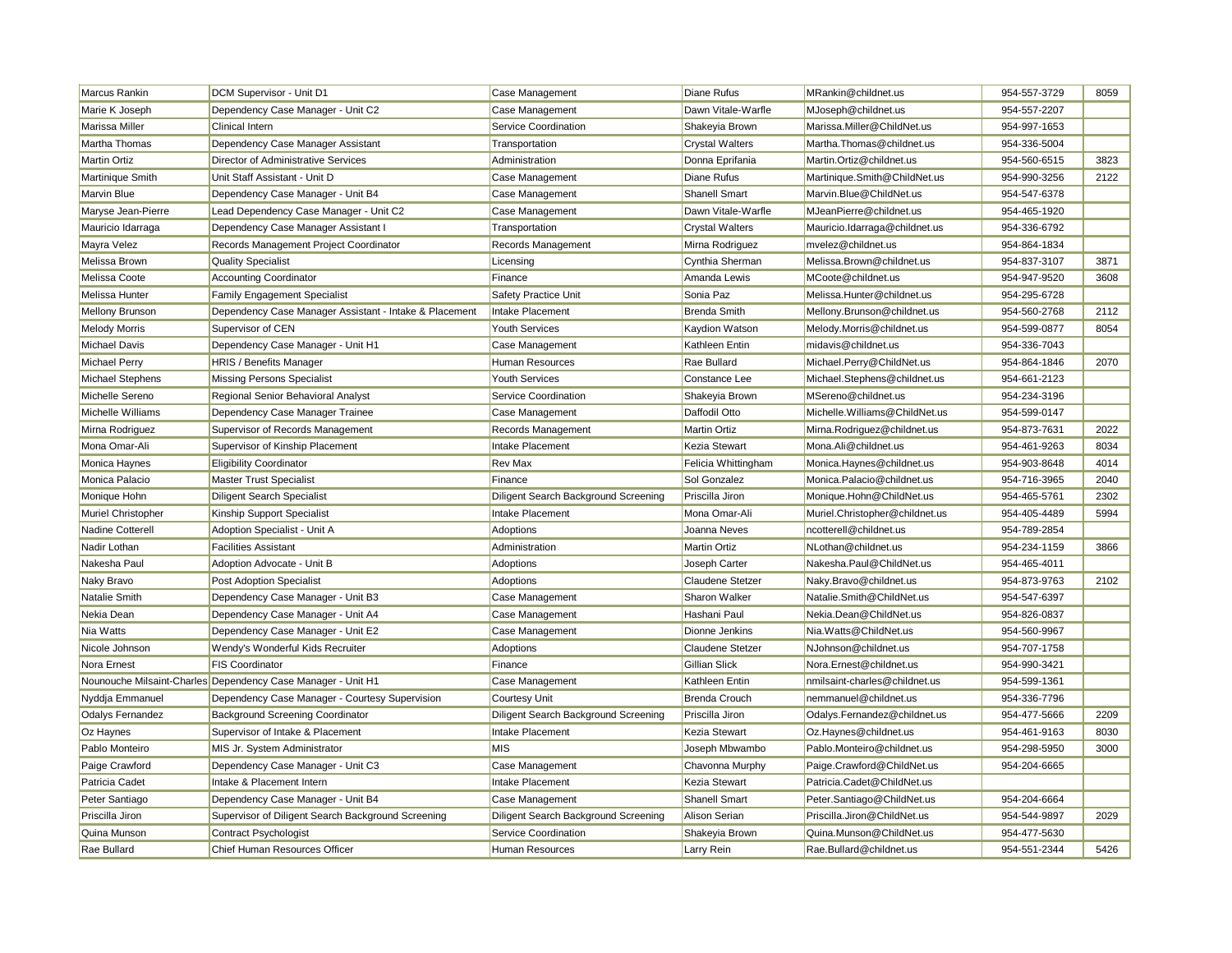| Ralph Kanaan             | <b>HR Business Partner</b>                     | Human Resources                      | <b>Tara Williams</b>   | Ralph.Kanaan@ChildNet.us         | 954-918-9262 | 2072 |
|--------------------------|------------------------------------------------|--------------------------------------|------------------------|----------------------------------|--------------|------|
| Raquan Covington         | <b>Adoption Home Finder</b>                    | Adoptions                            | Claudene Stetzer       | Raquan.Covington@ChildNet.us     | 954-952-7245 |      |
| Raquel Garcia            | ICPC/OTI/TOJ Coordinator                       | <b>ICPC</b>                          | Alison Serian          | Raquel.Garcia@childnet.us        | 954-770-1730 | 5415 |
| Reina Rodriguez          | <b>Lead Medical Coordinator</b>                | Wellbeing                            | Lisa Marsh             | Reina.Rodriguez@childnet.us      | 954-681-0345 | 3889 |
| Reynae McFarlane         | Dependency Case Manager - Unit D2              | Case Management                      | Kendalese Rose         | Reynae.McFarlane@ChildNet.us     | 954-248-9314 |      |
| Richard Castro           | DCM Supervisor - Unit E4                       | Case Management                      | Fiona Evans            | rcastro@childnet.us              | 954-599-7324 | 7020 |
| <b>Robert Caldwell</b>   | Dependency Case Manager Assistant              | Intake Placement                     | <b>Brenda Smith</b>    | Robert.Caldwell@childnet.us      |              | 3807 |
| Roger Jones              | Dependency Case Manager - Unit E1              | Case Management                      | <b>Gricel Rosario</b>  | rjones@childnet.us               | 954-465-9346 |      |
| Roland McBarnette        | <b>Talent Acquisition Manager</b>              | Human Resources                      | Rae Bullard            | Roland.McBarnette@ChildNet.us    | 954-248-9578 |      |
| Ronald Janvier           | <b>Eligibility Coordinator III</b>             | Rev Max                              | Felicia Whittingham    | Ronald.Janvier@childnet.us       | 954-909-9640 | 2017 |
| Roosevelyne Jean Paul    | Dependency Case Manager - Unit E3              | Case Management                      | Kortnei Davis          | Roosevelyne.Paul@ChildNet.us     | 954-860-0748 |      |
| Roseline Kelly           | Dependency Case Manager Assistant III          | Transportation                       | <b>Crystal Walters</b> | Roseline.Kelly@childnet.us       | 954-560-1375 |      |
| Rosetta Dunham           | Dependency Case Manager Assistant I            | Transportation                       | <b>Crystal Walters</b> | Rosetta.Dunham@childnet.us       | 954-336-6251 |      |
| Roxann Williams-Brown    | DCM Supervisor - Unit A1                       | Case Management                      | <b>Tara Collins</b>    | rwilliams-brown@childnet.us      | 954-817-8611 | 2464 |
| Roxanne Carrington       | Early Childhood Court Specialist               | Case Management                      | Sherrelle Young        | Roxanne.Carrington@ChildNet.us   | 954-937-9168 |      |
| Ruth A. Sang             | Adoption Advocate - Unit A                     | Adoptions                            | Joanna Neves           | Ruth.Sang@childnet.us            | 954-248-9176 |      |
| Ryelle Bell              | Benefits/HRIS Coordinator                      | Human Resources                      | Julia Mojica           | Ryelle.Bell@ChildNet.us          | 954-669-2583 |      |
| Sakina Flemmings         | Adoption Advocate - Unit B                     | Adoptions                            | Joseph Carter          | sflemmings@childnet.us           | 954-336-6395 |      |
| SaLoyal Wiley            | Administrative Assistant - Intake & Placement  | Intake Placement                     | Deborah Wilson-Witter  | SaLoyal. Wiley@ChildNet.us       | 954-842-9146 | 8041 |
| Samantha Mothersille     | Dependency Case Manager - Unit D2              | Case Management                      | Kendalese Rose         | Samantha.Mothersille@childnet.us | 954-873-1809 |      |
| Sandra Joseph            | Dependency Case Manager - Courtesy Supervision | <b>Courtesy Unit</b>                 | <b>Brenda Crouch</b>   | SJoseph@childnet.us              | 954-599-5866 |      |
| Sandra Vargas            | <b>MIS Support Coordinator</b>                 | <b>MIS</b>                           | Joseph Mbwambo         | Sandra. Vargas@childnet.us       | 954-560-9982 | 3003 |
| Santia Blanc             | Dependency Case Manager Trainee                | Case Management                      | Fiona Evans            | Santia.Blanc@ChildNet.us         | 954-336-7884 |      |
| Sarah Chattman           | Dependency Case Manager - Unit H2              | Case Management                      | Amber Robinson         | Sarah.Chattman@ChildNet.us       | 954-955-1349 |      |
| Shakeyia Brown           | Director of Service Coordination               | Service Coordination                 | Susan Eby              | Shakeyia.Brown@childnet.us       | 954-560-1056 | 3917 |
| Shambria Daniels         | Dependency Case Manager Trainee                | Case Management                      | Magdalena Jovanovich   | Shambria.Daniels@ChildNet.us     | 954-817-1444 |      |
| Shameeza Alli            | Dependency Case Manager - Courtesy Supervision | <b>Courtesy Unit</b>                 | <b>Brenda Crouch</b>   | SAlli@childnet.us                | 954-336-2541 |      |
| Shandrue Glover          | Dependency Case Manager Assistant III          | Transportation                       | <b>Crystal Walters</b> | Shandrue.Glover@childnet.us      | 954-336-3341 |      |
| Shanell Smart            | DCM Supervisor - Unit B4                       | Case Management                      | Daffodil Otto          | SSmart@childnet.us               | 954-817-4188 | 3882 |
| Shanelle Perry           | <b>Missing Persons Specialist</b>              | <b>Youth Services</b>                | Constance Lee          | Shanelle.Perry@ChildNet.us       | 954-547-6485 |      |
| Sharelle Thomas          | <b>Family Care Coordinator</b>                 | Case Management                      | Dawseah Hunter         | shthomas@childnet.us             | 954-464-1168 |      |
| Sharice McGregor         | Dependency Case Manager - Unit H3              | Case Management                      | Dario Charlton         | Sharice.McGregor@ChildNet.us     | 954-945-4659 |      |
| Sharon Fernandez         | Career Development Counselor                   | Training                             | Laura Leese            | Sharon.Fernandez@childnet.us     | 954-873-2780 |      |
| Sharon Shuster           | <b>Missing Persons Coordinator</b>             | Youth Services                       | Constance Lee          | Sharon.Shuster@childnet.us       | 954-873-8562 | 5999 |
| Sharon Walker            | DCM Supervisor - Unit B3                       | Case Management                      | Daffodil Otto          | swalker@childnet.us              | 954-557-2230 | 8037 |
| <b>Shawnelly Francis</b> | Dependency Case Manager - Unit E4              | Case Management                      | <b>Richard Castro</b>  | sfrancis@childnet.us             | 954-873-8916 |      |
| Shayla Melhado           | Dependency Case Manager - Unit A1              | Case Management                      | Roxann Williams-Brown  | Shayla.Melhado@ChildNet.us       | 954-599-0862 |      |
| Shazon Lothan            | <b>Diligent Search Specialist</b>              | Diligent Search Background Screening | Priscilla Jiron        | Shazon.Lothan@childnet.us        | 954-669-7703 | 7006 |
| Shazvae Turner           | Dependency Case Manager - Unit A2              | Case Management                      | <b>Tara Collins</b>    | Shazvae.Turner@ChildNet.us       | 954-560-9975 |      |
| Shedley Josil            | <b>Unit Staff Assistant</b>                    | Case Management                      | Sheryl Williams        | Shedley.Josil@childnet.us        | 954-505-9693 | 2123 |
| Sheila Douglas           | Dependency Case Manager Assistant              | Transportation                       | <b>Crystal Walters</b> | Sheila.Douglas@childnet.us       | 954-464-1271 |      |
| Sheila Horne             | <b>Eligibility Coordinator III</b>             | Rev Max                              | Felicia Whittingham    | Sheila.Horne@childnet.us         | 954-940-8093 | 8051 |
| Sheila Key               | Dependency Case Manager Assistant II           | Transportation                       | <b>Crystal Walters</b> | Sheila.Key@childnet.us           | 954-464-5651 |      |
| Sheila Lamarre           | Career Development Counselor                   | Training                             | Laura Leese            | slamarre@childnet.us             | 954-560-6603 |      |
| Shela Michel             | Dependency Case Manager Trainee                | Case Management                      | Daffodil Otto          | Shela.Michel@ChildNet.us         | 954-336-7949 |      |
| <b>Shelley Gouin</b>     | Data Specialist                                | Data                                 | <b>Frances Smith</b>   | Shelley.Gouin@childnet.us        | 954-991-2588 | 3876 |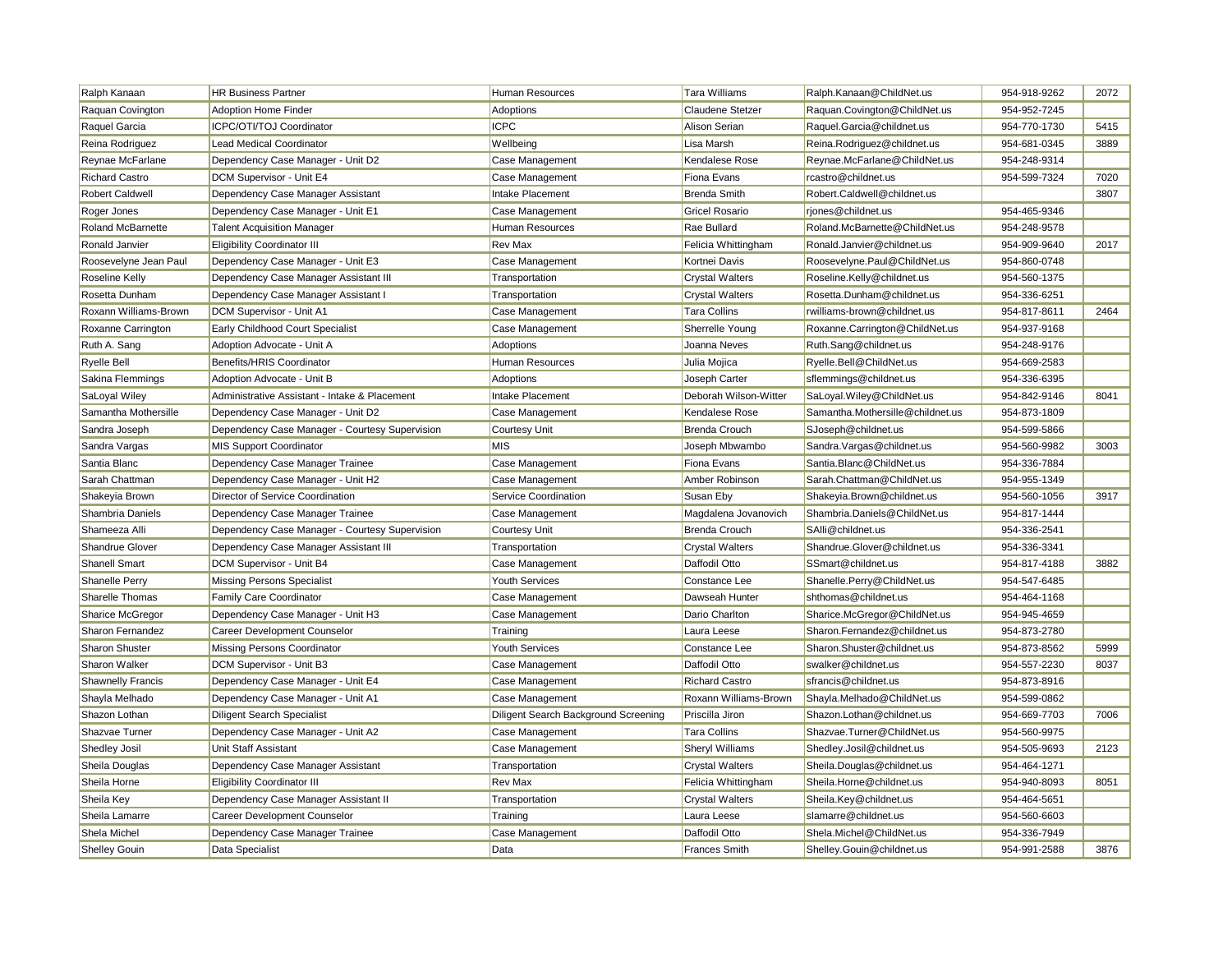| Sheresa Cox              | Lead Data Specialist                           | Data                                 | <b>Frances Smith</b>    | Sheresa.Cox@childnet.us         | 954-477-5495 | 5433 |
|--------------------------|------------------------------------------------|--------------------------------------|-------------------------|---------------------------------|--------------|------|
| Sherida Zaffrullah       | Visitation Intern                              | Visitation                           | Tatiana Charles-Ashley  | Sherida.Zaffrullah@ChildNet.us  | 954-937-1367 |      |
| <b>Sherley Moncher</b>   | Lead Dependency Case Manager - Unit A4         | Case Management                      | Hashani Paul            | Sherley.Moncher@ChildNet.us     | 954-540-4817 |      |
| Sherrelle Young          | DCM Supervisor - Unit D4                       | Case Management                      | Diane Rufus             | SYoung@childnet.us              | 954-336-9984 | 3836 |
| <b>Sheryl Williams</b>   | Program Officer of Case Management & Adoptions | Case Management                      | Julie DeMar             | Sheryl. Williams@childnet.us    | 954-263-9452 | 7004 |
| Soleil Williams          | Dependency Case Manager - Unit B3              | Case Management                      | Sharon Walker           | Soleil.Williams@ChildNet.us     | 954-405-4529 |      |
| Sonia Paz                | Safety Practice Manager                        | Safety Practice Unit                 | Alison Serian           | Sonia.Paz@childnet.us           | 954-465-3514 | 3850 |
| Sonny Burnette           | Independent Living Aftercare Specialist        | <b>Youth Services</b>                | Stephen Cook            | Sonny.Burnette@childnet.us      | 954-816-8964 |      |
| Sperry Toranzo           | FIS Coordinator II                             | Finance                              | Gillian Slick           | SToranzo@childnet.us            | 954-681-0622 | 3892 |
| Stacy-Ann Shields        | <b>Contract Specialist</b>                     | Contracts                            | Denesee Rankine-Palmer  | Stacy-Ann.Shields@ChildNet.us   | 954-560-1648 |      |
| Stan Rappaport           | Post Adoption Specialist III                   | Adoptions                            | Claudene Stetzer        | SRappaport@childnet.us          | 954-234-1571 | 2103 |
| Stanisha Givens          | Data Specialist                                | Data                                 | <b>Frances Smith</b>    | Stanisha.Givens@ChildNet.us     | 954-945-6123 |      |
| Stephanie Allen          | Career Development Counselor                   | Training                             | Laura Leese             | SAllen@childnet.us              | 954-560-6449 | 3820 |
| Stephanie Gooden         | Wendy's Wonderful Kids Recruiter               | Adoptions                            | Claudene Stetzer        | SGooden@childnet.us             | 954-857-3604 |      |
| Stephanie Matamoros      | Dependency Case Manager Trainee                | Case Management                      | Fiona Evans             | Stephanie.Matamoros@ChildNet.us | 954-817-4695 |      |
| <b>Stephen Cook</b>      | Supervisor of IL Aftercare                     | <b>Youth Services</b>                | Kaydion Watson          | Stephen.Cook@childnet.us        | 954-464-1178 | 2530 |
| <b>Stewart Lane</b>      | <b>MIS Project Manager</b>                     | Process Quality Improvement          | Andrea Chenet           | Stewart.Lane@childnet.us        | 954-263-4512 | 4009 |
| Suleyka Peralta          | Intake & Placement Specialist                  | Intake Placement                     | <b>Tracy Smith</b>      | Suleyka.Peralta@ChildNet.us     | 954-336-7119 | 8018 |
| Sunshine Bailey          | Administrative Assistant - Finance             | Finance                              | Amanda Lewis            | Sunshine.Bailey@childnet.us     | 954-864-1269 | 4035 |
| Susan Eby                | <b>Chief Clinical Quality Officer</b>          | Administration                       | Larry Rein              | Susan.Eby@childnet.us           | 954-551-2265 | 3612 |
| <b>Suzette Peltier</b>   | Dependency Case Manager Trainee                | Case Management                      | Daffodil Otto           | Suzette.Peltier@ChildNet.us     | 954-873-7182 |      |
| <b>Tabeel Hibbert</b>    | Community Outreach Coordinator                 | Service Coordination                 | Shakeyia Brown          | thibbert@childnet.us            | 954-540-7650 |      |
| Tammie Delvilla          | Dependency Case Manager - Unit C3              | Case Management                      | Chavonna Murphy         | tdelvilla@childnet.us           | 954-495-5729 |      |
| Tanya McCrater           | <b>Lead Adoptions Specialist</b>               | Adoptions                            | Joseph Carter           | tmccrater@childnet.us           | 954-873-7750 |      |
| <b>Tara Collins</b>      | Director of Case Management - Unit A           | Case Management                      | Sheryl Williams         | Tara.Collins@childnet.us        | 954-263-7946 | 8060 |
| Tara Lee Johnson         | Dependency Case Manager - Unit C3              | Case Management                      | Chavonna Murphy         | Tara.Johnson@ChildNet.us        | 954-465-0819 |      |
| <b>Tara Perez</b>        | Lead Dependency Case Manager - Unit H1         | Case Management                      | Kathleen Entin          | TPerez@childnet.us              | 954-547-4965 |      |
| <b>Tara Williams</b>     | Manager of Human Resources                     | Human Resources                      | Rae Bullard             | Tara.Williams@childnet.us       | 954-204-6666 | 2071 |
| Tasha Theoc              | Dependency Case Manager - Unit B4              | Case Management                      | Shanell Smart           | Tasha.Theoc@ChildNet.us         | 954-218-3732 |      |
| Tatiana Charles-Ashley   | Supervisor of Visitation Program (Regional)    | Visitation                           | Kenia Allen             | Tatiana.Ashley@childnet.us      | 954-826-2439 | 2202 |
| <b>Ted Ponto</b>         | Director of Adoption                           | Adoptions                            | <b>Sheryl Williams</b>  | Ted.Ponto@childnet.us           | 954-336-7819 | 2026 |
| <b>Tempest Mincey</b>    | IL/EFC Advocate                                | <b>Youth Services</b>                | Jovanie George          | Tempest.Mincey@childnet.us      | 954-461-9343 |      |
| Tenesia Galloway         | Dependency Case Manager Assistant              | Transportation                       | <b>Crystal Walters</b>  | Tenesia.Galloway@ChildNet.us    | 954-649-0950 |      |
| Tennille Violandi        | <b>Quality Manager</b>                         | <b>Clinical Quality Improvement</b>  | <b>Andrew Wallick</b>   | TViolandi@childnet.us           | 954-560-9879 | 2018 |
| <b>Terra Singletary</b>  | Early Childhood Court Specialist               | Case Management                      | Sherrelle Young         | tsingletary@childnet.us         | 954-560-6688 |      |
| <b>Tesha Etienne</b>     | Lead Dependency Case Manager - Unit D2         | Case Management                      | Kendalese Rose          | tetienne@childnet.us            | 954-873-5049 |      |
| <b>Tia Cyrus</b>         | Dependency Case Manager - Unit H4              | Case Management                      | Luis Rios               | Tia.Cyrus@ChildNet.us           | 954-465-1006 |      |
| <b>Tiffany Mitchell</b>  | Administrative Assistant - Intake Placement    | Intake Placement                     | Deborah Wilson-Witter   | Tiffany.Mitchell@childnet.us    | 954-681-0633 | 4012 |
| Tina O'Brien             | <b>MAPP Trainer / Recruiter</b>                | Adoptions                            | <b>Claudene Stetzer</b> | Tina.OBrien@childnet.us         | 954-557-3166 |      |
| Tineshua Youin           | Dependency Case Manager - Courtesy Supervision | <b>Courtesy Unit</b>                 | <b>Brenda Crouch</b>    | Tineshua. Youin@ChildNet.us     | 954-234-4095 |      |
| <b>Tisha Pierre</b>      | <b>Quality Manager</b>                         | Case Mgmt Quality Improvement (CMQI) | Sheree Tortora          | tpierre@childnet.us             | 954-604-9149 | 2023 |
| <b>Tobias Groneveldt</b> | Lead Dependency Case Manager - Unit H3         | Case Management                      | Dario Charlton          | tgroneveldt@childnet.us         | 954-218-6682 |      |
| <b>Toni Hawkins</b>      | Supervisor of Intake & Placement               | Intake Placement                     | Kezia Stewart           | Toni.Hawkins@childnet.us        | 954-295-3145 | 8047 |
| Tonia Johnson            | Sr. Talent Acquisition Consultant              | Human Resources                      | Leonna Hatcher          | Tonia.Johnson@ChildNet.us       | 561-323-3526 |      |
| Tonja Marshall           | <b>CEN Specialist</b>                          | <b>Youth Services</b>                | <b>Melody Morris</b>    | Tonja.Marshall@ChildNet.us      | 954-939-9558 |      |
| <b>Torrance Yancy</b>    | Dependency Case Manager - Unit D1              | Case Management                      | Marcus Rankin           | tyancy@childnet.us              | 954-234-8761 |      |